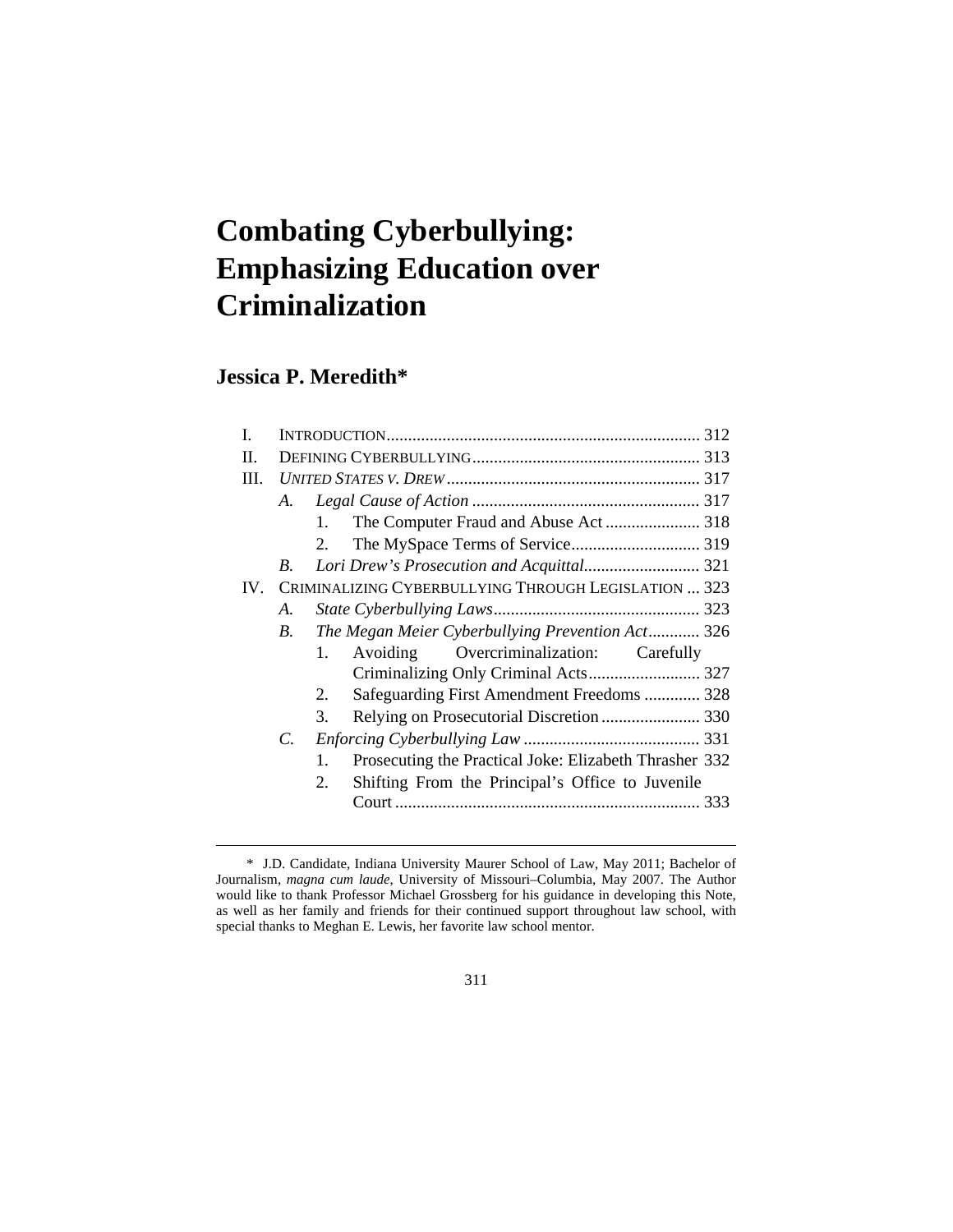|  | B. Funding Educational Efforts: AWARE and SAFE |  |  |  |  |
|--|------------------------------------------------|--|--|--|--|
|  |                                                |  |  |  |  |
|  |                                                |  |  |  |  |
|  |                                                |  |  |  |  |
|  |                                                |  |  |  |  |

## I. INTRODUCTION

A new form of cyberbullying, or bullying that takes place on the Internet,<sup>1</sup> emerged in 2006 when Lori Drew used the online social networking tool MySpace to harass Megan Meier, a resident of Dardenne Prairie in suburban St. Louis.<sup>2</sup> Thirteen-year-old Megan's story is unique because Drew was an adult—the mother of another preteen girl.<sup>3</sup> The cyberbullying began when Drew used MySpace to create a fictitious profile for a sixteen-year-old named "Josh Evans" on September 20, 2006.<sup>4</sup> It ended a few weeks later when Megan hanged herself in her closet in response to Josh's suggestion that the world would be a better place without her.<sup>5</sup>

In addition to the fact that Drew's example involved an adult bullying a minor, this situation is unique because Drew's actions were criminally prosecuted in federal court.<sup>6</sup> Since Drew's use of MySpace to create a fake profile and harass another member violated the MySpace Terms of Service, she was prosecuted for violating the Computer Fraud and Abuse Act  $(CFAA).$ <sup>7</sup>

 <sup>1.</sup> For more definitions and effects of cyberbullying, see *What Is Cyberbullying?*, NATIONAL CRIME PREVENTION COUNCIL, http://www.ncpc.org/topics/cyberbullying/what-iscyberbullying (last visited Nov. 13, 2010) ("Some examples of ways kids bully online are [s]ending someone mean or threatening emails, instant messages, or text messages . . . [and t]ricking someone into revealing personal or embarrassing information and sending it to others . . . . Often kids say things online that they wouldn't say in person, mainly because they can't see the other person's reaction.").

 <sup>2.</sup> Steven Pokin, *'My Space' Hoax Ends with Suicide of Dardenne Prairie Teen*, STLTODAY.COM, (Nov. 11, 2007, 11:00 AM), http://suburbanjournals.stltoday.com/articles/2007/11/11/news/

sj2tn20071110-1111stc\_pokin\_1.ii1.txt. At the time of Pokin's reporting, "[t]he single mother . . . requested that her name not be used." *Id.* Her identity was later revealed to be Lori Drew. *See* David Frey, *Better Laws Are Needed to Prosecute Cyberbullies*, N.Y.L.J., Oct. 13, 2009.

 <sup>3.</sup> Frey, *supra* note 2.

 <sup>4.</sup> *See* Pokin, *supra* note 2; Frey, *supra* note 2.

 <sup>5.</sup> Pokin, *supra* note 2.

 <sup>6.</sup> United States v. Drew, 259 F.R.D. 449 (C.D. Cal. 2009) (ruling on Drew's Fed. R. Crim. P. 29(c) motion).

 <sup>7. 18</sup> U.S.C. § 1030 (2006). *See also Drew*, 259 F.R.D. at 451-53 (discussing the procedural posture of the case).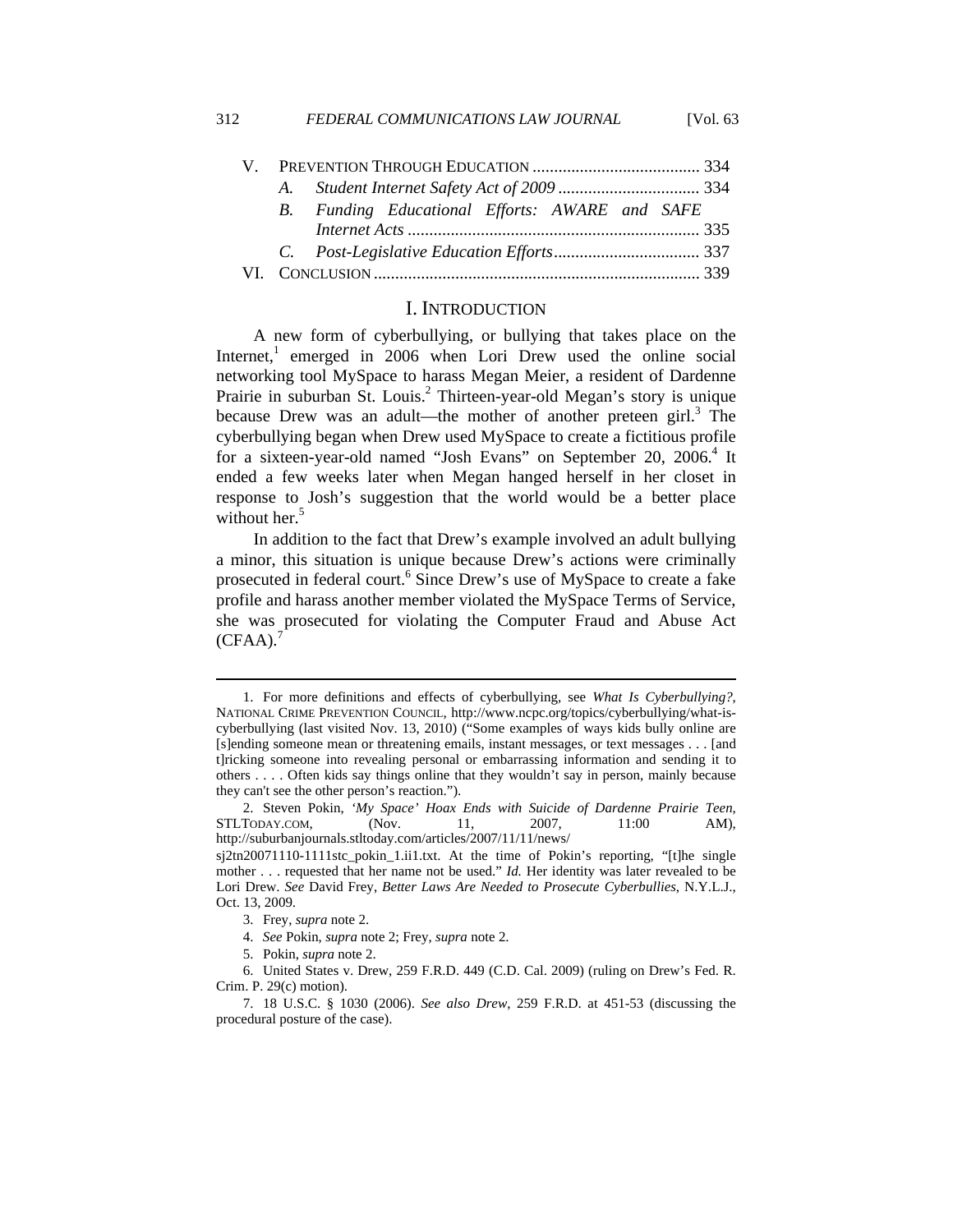Though Lori Drew was the adult perpetrator of one of the most extreme examples of cyberbullying, the fact that no criminal law specifically prohibited her behavior does not justify stretching the CFAA or passing new legislation that defines cyberbullying as a new crime. However, federal legislation that combats cyberbullying through educational initiatives would have a positive impact. This Note will define and introduce extreme examples of cyberbullying in Part II. In Part III, this Note will focus on the criminal prosecution and acquittal of Lori Drew in response to her extreme cyberbullying actions. Part IV will examine how public outcry in response to extreme cyberbullying incidents has prompted both state and federal legislators to take action, including proposals to impose criminal sanctions against cyberbullying. Considering the positive and negative effects of the efforts to combat cyberbullying so far, this Note will argue in Part V that prevention through education will be the most effective solution. Since educational efforts do not include the possible negative consequences of imposing criminal anticyberbullying sanctions, increased Internet safety educational efforts address cyberbullying positively, by empowering educators with the necessary tools to inform students and parents about how to use ever-changing technology wisely and safely.

## II. DEFINING CYBERBULLYING

Minors' general innocent and naïve nature, when combined with the environment of the Internet, creates a fertile atmosphere for bullying, especially since parents can be ignorant of their children's behavior and the dangers involved. $8$  In describing the practical effects of these dangers, David Frey, Staten Island assistant district attorney and chief of the computer and technology investigations unit, noted, "[u]nfortunately, many people have trouble living by [the Golden] rule, and when being unkind is taken to the Internet, police and prosecutors are often called on to step in. Welcome to the world of cyberbullying."<sup>9</sup>

In a seemingly positive way, the Internet has increased the available forms of communication to include email, instant messaging, and similar forms of messaging through social networking sites.<sup>10</sup> These communication avenues allow instant connection to friends and

 <sup>8.</sup> Frey, *supra* note 2 ("[B]ullies are underage and likely too immature to have thought about the results of their actions, and often their parents have no idea the behavior is occurring.").

 <sup>9.</sup> *Id.*

 <sup>10.</sup> *See generally* Perry Gattegno, *Nearly One in Ten Children Say they Have Been Bullied Through Electronic Means Such as Computers and Cell Phones*, MONTANA'S HEALTHY LIVING (July 22, 2010), http://www.montanashealthyliving.com/health\_20090722\_briefcyberbully.html.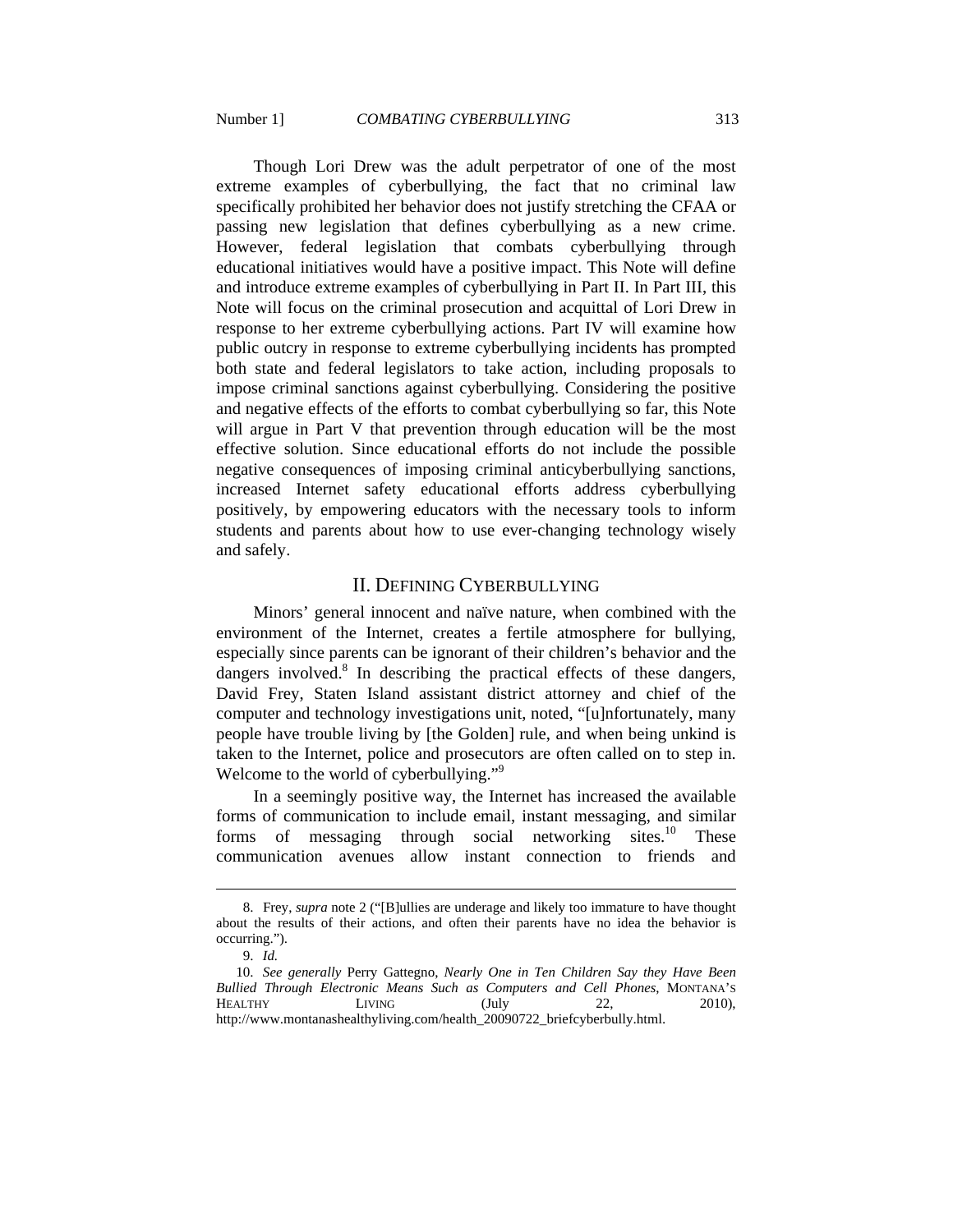acquaintances, but as a result, "[s]ocial networking sites like MySpace, Facebook, and Twitter have gone from Internet destinations to personal essentials."<sup>11</sup> While the benefits of this increased technology include increased speed of communication, a particularly unique and potentially dangerous aspect of this technology is its tolerance (and even encouragement) of anonymity.<sup>12</sup> Another danger is that online communication is particularly accessible to children, and even more tailored toward younger users than adults in some cases. $13$ 

While more research is necessary on children's motivations for cyberbullying, $14$  studies have found that between eight percent of teenagers<sup>15</sup> and eighteen percent of middle school students have been victimized by this behavior.<sup>16</sup> Cyberbullying seems to be most prevalent among girls (both in roles as bullies and victims), beginning in the sixth and seventh grades.<sup>17</sup> Though a relatively modern phenomenon, its effects among victims include "higher rates of absenteeism, low self-esteem, suicidal thoughts, drug and alcohol use and illness."<sup>18</sup> More so than schoolyard bullying, cyberbullying has a particularly pervasive presence so, "[f]or some kids who are targeted at school and out of school, it can be a nightmare. They don't feel like they have a break," said Patricia Agatston, the coauthor of *Cyber Bullying: Bullying in the Digital Age*. 19

In one of the earliest publicized examples of the dangerous results of cyberbullying, Ryan Halligan committed suicide on October 7, 2003, at age

 $\overline{a}$ 

 14. Gattegno, *supra* note 10 ("Stephen Russell, director of the Frances McClelland Institute for Children, Youth & Families at the University of Arizona, Tucson, . . . said more research is needed on what lies beneath the bullying.").

15. *Id.*

17. *Id.*

 18. Emily Anderson, *School, Police Keep Tabs on Cyber Bullying*, THE DAILY SENTINEL, September 30, 2009 ("The Centers for Disease Control and Prevention has recognized cyber bullying as an emerging risk to youth health because it can be so hard on kids emotionally and mentally that it sometimes leads to depression, anxiety and even physical ailments.").

19. *Id.* (internal quotation marks omitted).

 <sup>11.</sup> *Id.*

 <sup>12.</sup> *See, e.g.*, *id.*; Associated Press, *Lawyer Claims Parodies, Pranks at Risk in Dead Sea Scrolls Case*, FIRST AMENDMENT CENTER (Nov. 6, 2009), http://www.firstamendmentcenter.org/news.aspx?id=22283.

 <sup>13.</sup> *See* Gattegno, *supra* note 10; Richard Vivian, *Internet Safety Book Distributed to Parents*, ORANGEVILLE BANNER, June 2, 2009 ("With more kids being online, they know more about the Internet than we do. We have to make sure parents have a very good knowledge about the Internet on how to protect their children.") (internal quotation marks omitted).

 <sup>16.</sup> Donna Winchester, *Cyberbullying on the Rise*, ST. PETERSBURG TIMES, Mar. 3, 2009, at 1B ("18 percent of students in Grades 6-8 said they've been cyberbullied at least once in the past two months. 11 percent of students . . . said they had cyberbullied another person at least once.").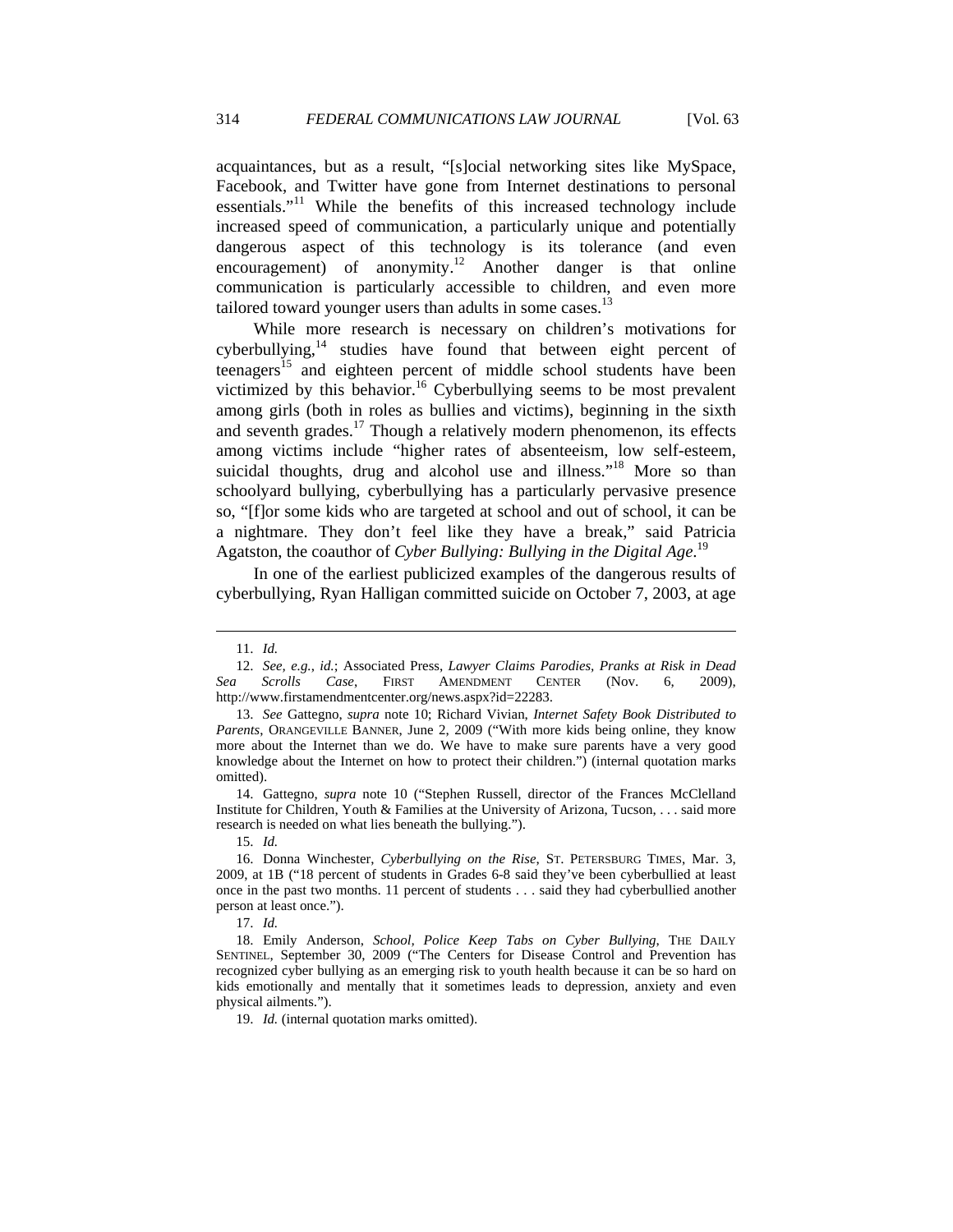thirteen,<sup>20</sup> the same age at which Megan Meier took her own life. Ryan did so in part because some of his schoolmates committed a prank against him in a form of online bullying.<sup>21</sup> Ryan's father, John Halligan, recalls that Ryan "loved being on-line," but that he followed the house rules John set about Internet safety.<sup>22</sup> Leading up to his suicide, Ryan had been teased at school and the summer before he entered eighth grade when "a classmate pretended to be interested in him romantically [and] then forwarded his instant message responses to all of her friends."<sup>23</sup> When the school year began and he approached her in person, "she told him he was just a loser and that she did not want anything to do with him. $^{24}$ 

Similar to John Halligan's rules for his son's Internet access, Megan Meier's mother, Tina, monitored Megan's Internet use.<sup>25</sup> Though hesitant because Megan admitted not knowing "Josh Evans," Tina allowed her to accept his MySpace friend request at Megan's continuous pleas such as, "but look at him! He's hot! Please, please, can I add him?" $^{26}$  Both Meiers were unaware the account had actually been created by Lori Drew, the mother of one of Megan's former friends, whose intent was to discover what Megan was posting about her daughter.<sup>27</sup> Once accepted as a "friend," Drew used the fake account to take advantage of Megan's vulnerabilities and make her believe Josh had a crush on her.<sup>28</sup> Megan did fall for the crush, but less than a month after it began, Josh told her, "[t]he world would be a better place without [her in it]."<sup>29</sup> After receiving that message on October 16, 2006, Megan hanged herself in her closet.<sup>30</sup> While Megan had received counseling for depression before the cyberbullying began, her mother Tina blames the cyberbullying for pushing her over the edge.<sup>31</sup>

More recently, in January 2009, California student Hail Ketchum

 <sup>20.</sup> RYAN'S STORY, http://www.ryanpatrickhalligan.org/ (last visited Nov. 13, 2010) [hereinafter Ryanpatrickhalligan.org].

 <sup>21.</sup> *Id.*

 <sup>22.</sup> *Id.* ("No IMing/chatting with strangers[;] [n]o giving any personal information (name/address/phone) to strangers[;] [n]o sending pictures to strangers[;] [n]o secret passwords").

 <sup>23.</sup> Anderson, *supra* note 18; *see also* Ryanpatrickhalligan.org, *supra* note 20 ("She said she was only joking on-line. He found out that her friends and her thought it would be funny to make him think she liked him and to get him to say a lot of personal, embarrassing stuff. She copied and pasted there [sic] private IM exchanges into ones with her friends. They all had a good laugh at Ryan's expense.").

 <sup>24.</sup> Ryanpatrickhalligan.org, *supra* note 20.

 <sup>25.</sup> Pokin, *supra* note 2.

 <sup>26.</sup> *Id.* (internal quotation marks omitted).

 <sup>27.</sup> *Id. See also* Frey, *supra* note 2.

 <sup>28.</sup> Pokin, *supra* note 2.

 <sup>29.</sup> *Id.*

 <sup>30.</sup> *Id.*

 <sup>31.</sup> *Id.*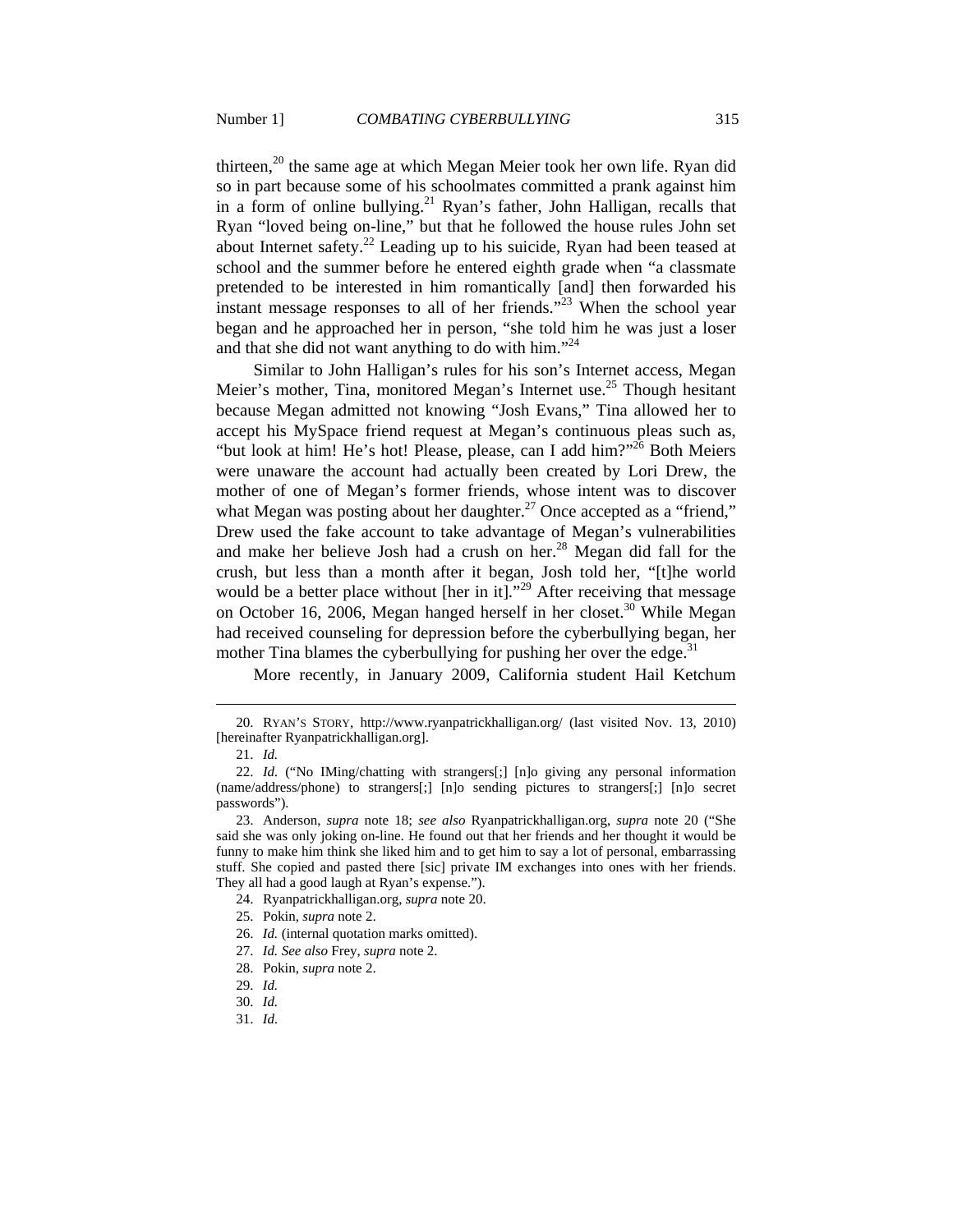settled a lawsuit with Corona del Mar High School and the Newport-Mesa Unified School District over a video posted on Facebook, the social networking website. $32$  The video was posted by three other students who "graphically described raping [Ketchum] in the back of a pickup truck."<sup>33</sup> More than 600 students viewed the video before it was removed.<sup>34</sup> While Ketchum found the video itself disturbing even though no actual rape occurred, the lawsuit arose out of the fact that when notified of the online harassment, the school "administrators did little to deal with [the video posters]."<sup>35</sup> As part of the settlement, the school district is required to institute harassment- and discrimination-prevention training for students and faculty as administered by the Anti-Defamation League.<sup>36</sup> The district was also required to apologize to Ketchum, who was represented by the ACLU in the lawsuit because the Facebook video stirred up issues of sexism and homophobia surrounding the school's production of the musical, *Rent*. 37

The experiences of Hail Ketchum, Ryan Halligan, and Megan Meier show varied, though similarly severe examples of bullying that was, arguably, more extreme because it occurred via the Internet. The fact that more than 600 students were quickly able to view the video harassing Ketchum, just as countless friends of Ryan Halligan's bully were able to read the embarrassing messages she forwarded, represents the speed and reach of Internet communications. That unique, but significant factor clearly distinguishes cyberbullying from other forms.

While factors distinguishing cyberbullying from other types of bullying do exist, the 2008 Internet Safety Technical Task Force was unable to determine with certainty that bullying is generally on the rise as a result of cyberbullying.<sup>38</sup> It is difficult to establish whether cyberbullying is actually creating an opportunity for entirely new bullies, or whether

 <sup>32.</sup> Brianna Bailey, *The Political Landscape: Rep. Cites CdM Incident in Talk on Cyber-Bullying*, THE DAILY PILOT, Oct. 13, 2009, http://articles.dailypilot.com/2009-10- 13/news/dpt-landscape100109\_1\_cyber-bullying-corona-del-democrat-boxer; Seema Mehta, *O.C. School District, ACLU Settle Suit over 'Rent*,*'* L.A. TIMES, Sept. 10, 2009, at 3.

 <sup>33.</sup> Bailey, *supra* note 32.

 <sup>34.</sup> Mehta, *supra* note 32.

 <sup>35.</sup> Patricia Cohen, *Settlement Reached in California High School 'Rent' Case*, N.Y. TIMES ARTSBEAT (Sept. 10, 2009), http://artsbeat.blogs.nytimes.com/2009/09/10/settlementreached-in-california-high-school-rent-case/#more-35857.

 <sup>36.</sup> Mehta, *supra* note 32.

 <sup>37.</sup> Cohen, *supra* note 35.

 <sup>38.</sup> Larry Margasak, *House Members Seek Ways to Stop Internet Bullying*, ASSOCIATED PRESS, Sept. 30, 2009. Led by John Palfrey of Harvard Law School, the Internet Safety Technical Task Force brought together twenty-nine companies, child advocacy groups, and academics. *Id.*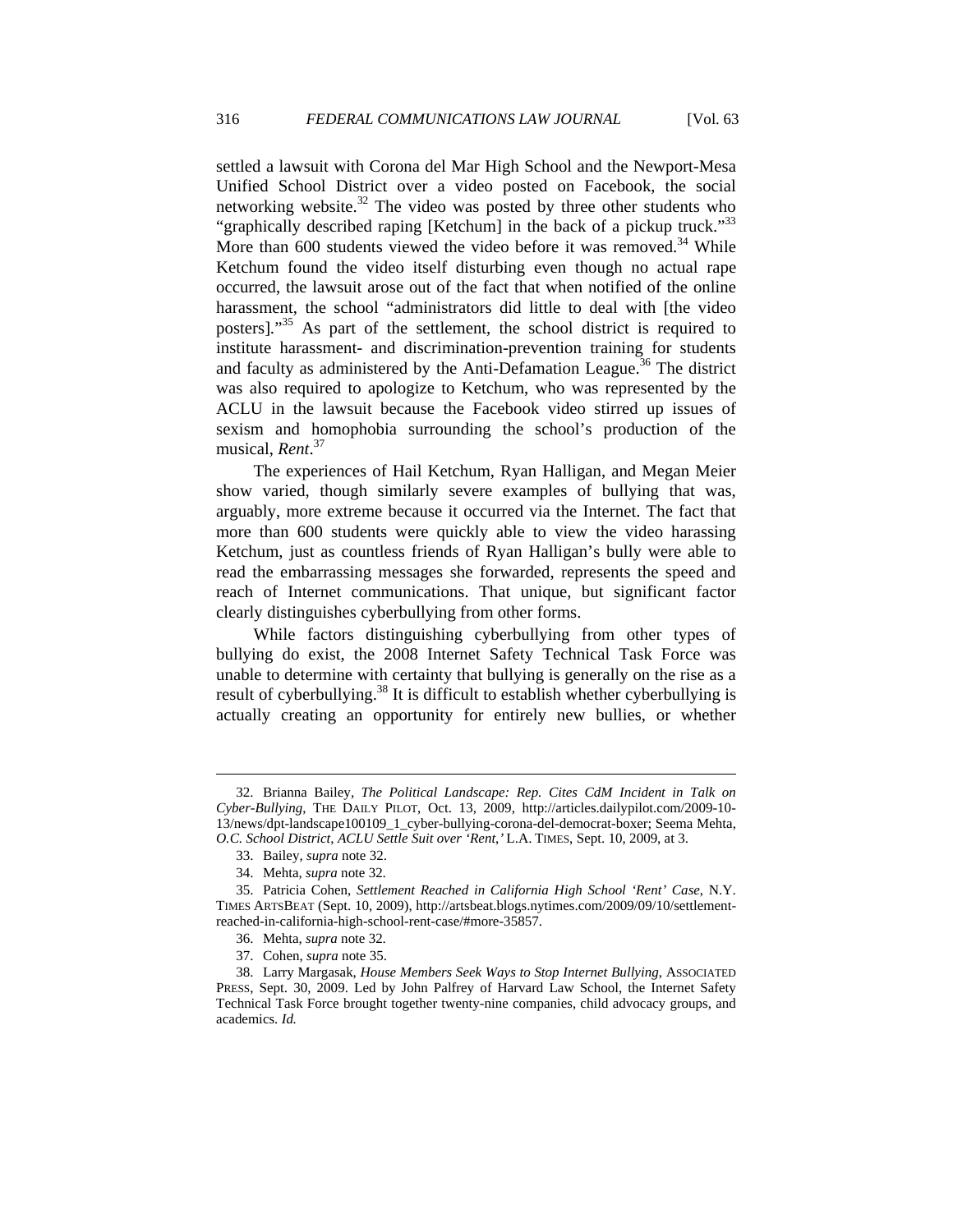bullying is "just shifting venues" from the schoolyard to the Internet.<sup>39</sup>

Whether or not bullying is simply shifting venues, these extreme examples of a new kind of bullying have brought the issue to the forefront of the public's attention. In response, state laws have been amended to address cyberbullying through varying methods, $40$  and federal legislation is currently pending.<sup>41</sup> While this type of bullying ranges from inappropriate to morally reprehensible, the challenge of drafting a law that would foresee and include all future cyberbullying crimes, without infringing upon the guarantees of the First Amendment,  $42$  seems unlikely to be overcome. It is also important to consider factors such as federal versus state regulation and cyberbullying done by minors as compared to that done by adults. To most effectively combat cyberbullying, community efforts and legislation need to focus on educating children and parents on Internet safety.

## III. *UNITED STATES V. DREW*

Lori Drew, the aforementioned cyberbully of Megan Meier, was atypical not only because she was an adult bullying a minor, but also because Drew's actions were criminally prosecuted in federal court.<sup>43</sup> In response to the public outcry that followed the story of Drew and Meier, a federal prosecutor indicted Drew in May 2008 for a felony violation of the  $CFAA.<sup>44</sup>$ 

## *A. Legal Cause of Action*

Since Drew's use of MySpace to create a fake profile and harass another member violated the MySpace Terms of Service (TOS), she was prosecuted for a felony violation of the CFAA.<sup>45</sup> The CFAA prohibits exceeding authorization of a computer and "obtaining information from a protected computer where the conduct involves an interstate or foreign communication and the offense is committed in furtherance of a crime or tortious act."46 The cause of action in the case relied on the theory that Drew exceeded her authorization when she violated the TOS with the intent

- 44. United States v. Drew, 2008 WL 2078622 (C.D. Cal. May 15, 2008).
- 45. *Drew*, 259 F.R.D. at 451.

 <sup>39.</sup> *Id.* (internal quotations omitted).

 <sup>40.</sup> *See, e.g.*, ARK. CODE ANN. § 6-18-514 (LexisNexis 2010); MO. REV. STAT. § 565.090 (2010).

 <sup>41.</sup> Megan Meier Cyberbullying Prevention Act, H.R. 1966, 111th Cong. (2009); Adolescent Web Awareness Requires Education Act, H.R. 3630, 111th Cong. (2009); Student Internet Safety Act of 2009, H.R. 780, 111th Cong. (2009); SAFE Internet Act, S. 1047, 111th Cong. (2009).

 <sup>42.</sup> U.S. CONST. amend. I.

 <sup>43.</sup> United States v. Drew, 259 F.R.D. 449, 449 (C.D. Cal. 2009).

 <sup>46.</sup> *Id.* at 456 (citing 18 U.S.C. § 1030(a)).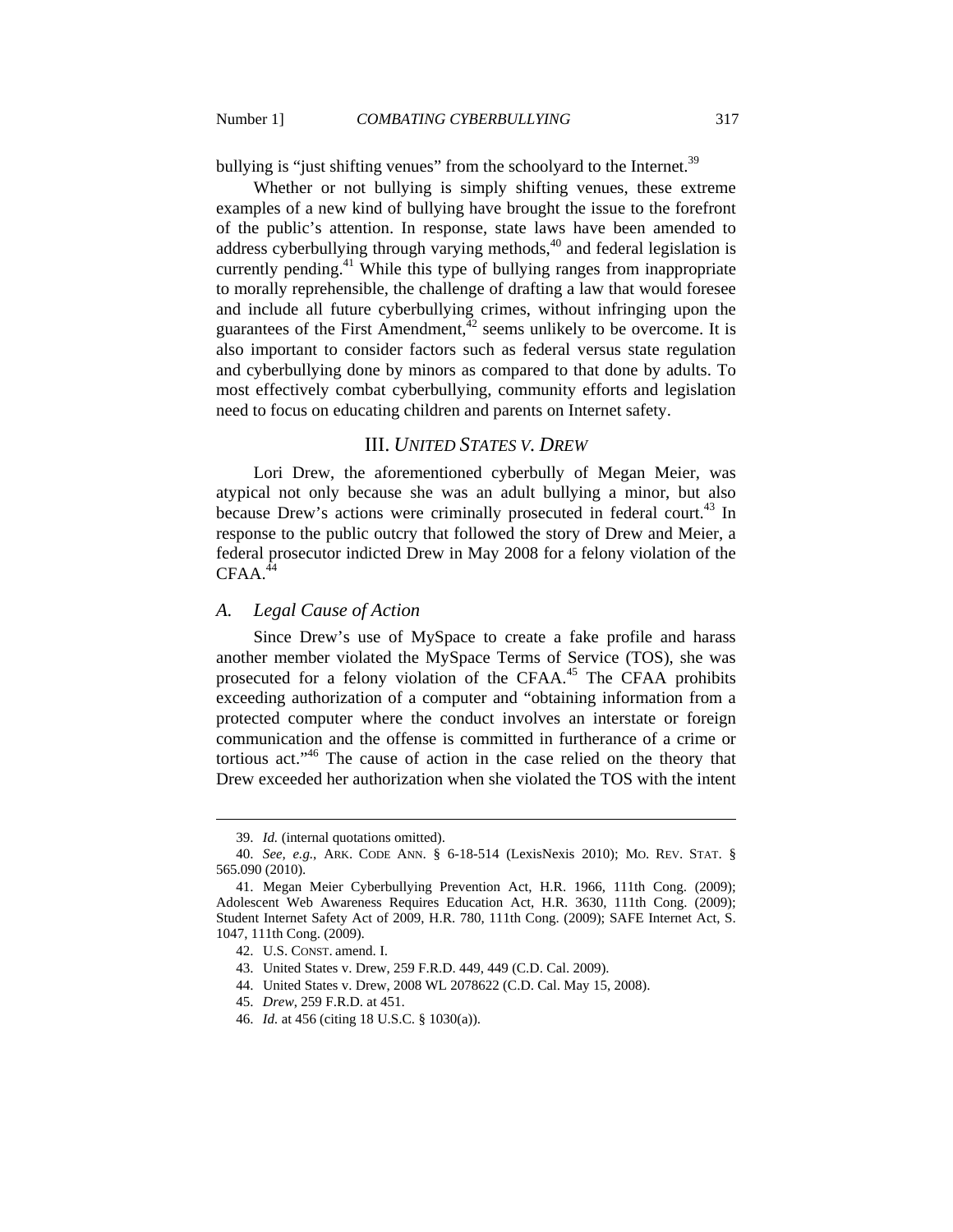to cause emotional distress to Megan Meier—a tortious act.

#### 1. The Computer Fraud and Abuse Act

Congress passed the Computer Fraud and Abuse Act of  $1986^{47}$ (CFAA) to establish "additional penalties for fraud and related activities in connection with access devices and computers."48 The theory behind the prosecution of Lori Drew hinged on the fact that the CFAA prohibits exceeding authorization of a computer to commit an offense in furtherance of a tortious act.<sup>49</sup>

In order to prove a felony violation of the CFAA in a case such as Drew's, the prosecution must first prove that the defendant committed a tortious act. Drew was charged with using MySpace to commit the tort of intentional infliction of emotional distress in violation of state law.<sup>50</sup> The elements of the tort are the same in both California (the home state of MySpace) and Missouri (the home state of Drew and Megan Meier). The conduct at issue must be "extreme or outrageous," and cause "extreme emotional distress."<sup>51</sup> At trial, the jury acquitted Drew of felony CFAA violations, but found her guilty of a misdemeanor CFAA violation. $52$ 

In overturning the jury's decision that Drew was guilty of a misdemeanor under the CFAA, Judge Wu focused on the other prong of a CFAA violation—computer use exceeding that for which a user is authorized. As a result of his analysis, Wu found that "there is nothing in the legislative history of the CFAA which suggests that Congress ever envisioned such an application of the statute" as to include a cause of action for cyberbullying.<sup>53</sup> Judge Wu postulated that, had he upheld the conviction, criminal CFAA violations would include a "lonely-heart" misrepresenting his or her physical characteristics on a dating website or an "exasperated parent" messaging friends about purchasing Girl Scout cookies because both are examples of seemingly innocent actors whose conduct is technically barred by the  $TOS.<sup>54</sup>$  In this case, that concern over possible misuses of the CFAA overrode the threat to children posed by the

 <sup>47. 18</sup> U.S.C. § 1030 (2006).

 <sup>48. 132</sup> CONG. REC. D710 (1986).

 <sup>49. 18</sup> U.S.C. § 1030 (prohibiting accessing a computer without authorization or in excess of authorization and obtaining information from a protected computer where the conduct involves an interstate or foreign communication and the offense is committed in furtherance of a crime or tortious act).

 <sup>50.</sup> *Drew*, 259 F.R.D. at 451.

 <sup>51.</sup> *Id.* at 452 n.3.

 <sup>52.</sup> *Id.* at 452–53; *see also* 18 U.S.C. § 1030(a)(2)(C), (c)(2)(A) (setting forth that if "the offense was committed in furtherance of any criminal or tortious act" it could qualify for felony charges punishable by imprisonment of up to five years).

 <sup>53.</sup> *Drew*, 259 F.R.D. at 451 n.2.

 <sup>54.</sup> *Id.* at 466.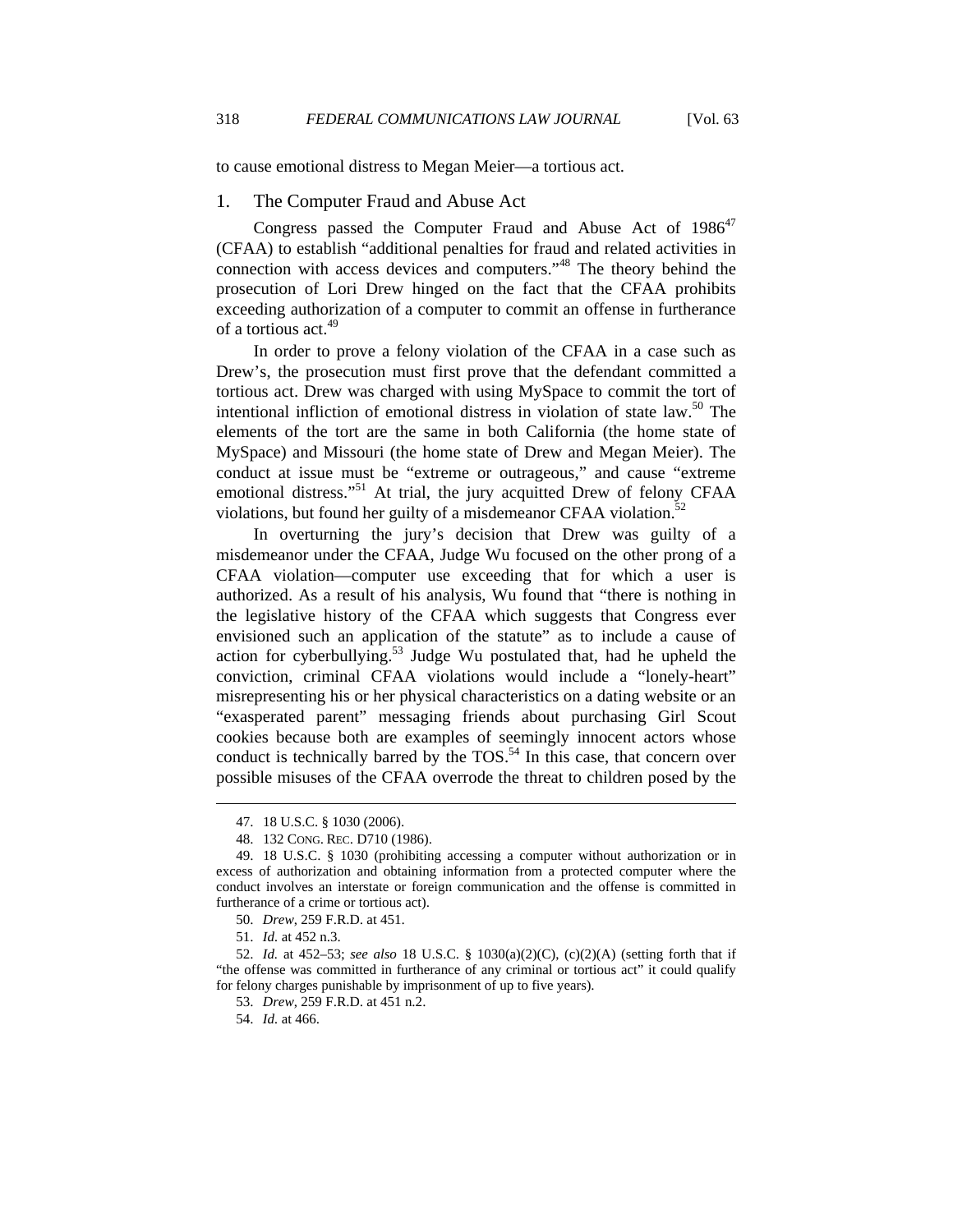cyberbullying.

#### 2. The MySpace Terms of Service

Institutional terms of service represent a common form of regulation applicable to Internet users.<sup>55</sup> In terms of cyberbullying, the theory that the MySpace Terms of Service (TOS) established the first line of safety for its users set the stage for the criminal prosecution of Lori Drew.<sup>56</sup> The fact that TOS provide standards and that those standards have repercussions for users who violate them serves as an example of a type of institutional safeguard that currently exists online.

MySpace is a social networking website that can be accessed by anyone with an Internet connection, who then has access to individual users' profiles, varying with each user and age group.<sup>57</sup> As distinguished from the general public of Internet users, MySpace allows any users older than fourteen to become members of its site once they register.<sup>58</sup> Registration requires users to submit personal information, choose a password, and "agree to the MySpace Terms of Service and Privacy Policy" by checking a box.<sup>59</sup> As Judge Wu noted in *United States v. Drew*, "[a] person could become a MySpace member without ever reading or otherwise becoming aware of the provisions and conditions of the MySpace terms of service by merely clicking on the 'check box' and then the 'Sign Up' button without first accessing the 'Terms' section."60 The actual text of the TOS is located on a different page, access to which requires the optional and affirmative step of clicking a hyperlink.<sup>61</sup> This practice varies among websites, as others "compel visitors to read their terms of service by requiring them to scroll down through such terms before being allowed to click on the sign-on box or by placing the box at the end of the 'terms' section of the site."<sup>62</sup>

Becoming a member of MySpace allows members to create a profile on which they can post photographs and communicate with other

 $\overline{a}$ 

61. *Id.*

 <sup>55.</sup> *See, e.g.*, *id.* at 453 n.8.

 <sup>56.</sup> *See id.* at 451.

 <sup>57.</sup> *Id.* at 455.

 <sup>58.</sup> *Id.* at 454.

 <sup>59.</sup> *Id.* at 453 (internal quotations omitted). *But see* Pokin, *supra* note 2 ("MySpace has rules. A lot of them. There are nine pages of terms and conditions. The long list of prohibited content includes sexual material. And users must be at least 14. 'Are you joking?' Tina asks. '*There are fifth-grade girls who have MySpace accounts*.' As for sexual content, Tina says, most parents have no clue how much there is. And Megan wasn't 14 when she opened her account. To join, you are asked your age but there is no check.") (emphasis added).

 <sup>60.</sup> *Drew*, 259 F.R.D. at 453.

 <sup>62.</sup> *Id.* at 453 n.8.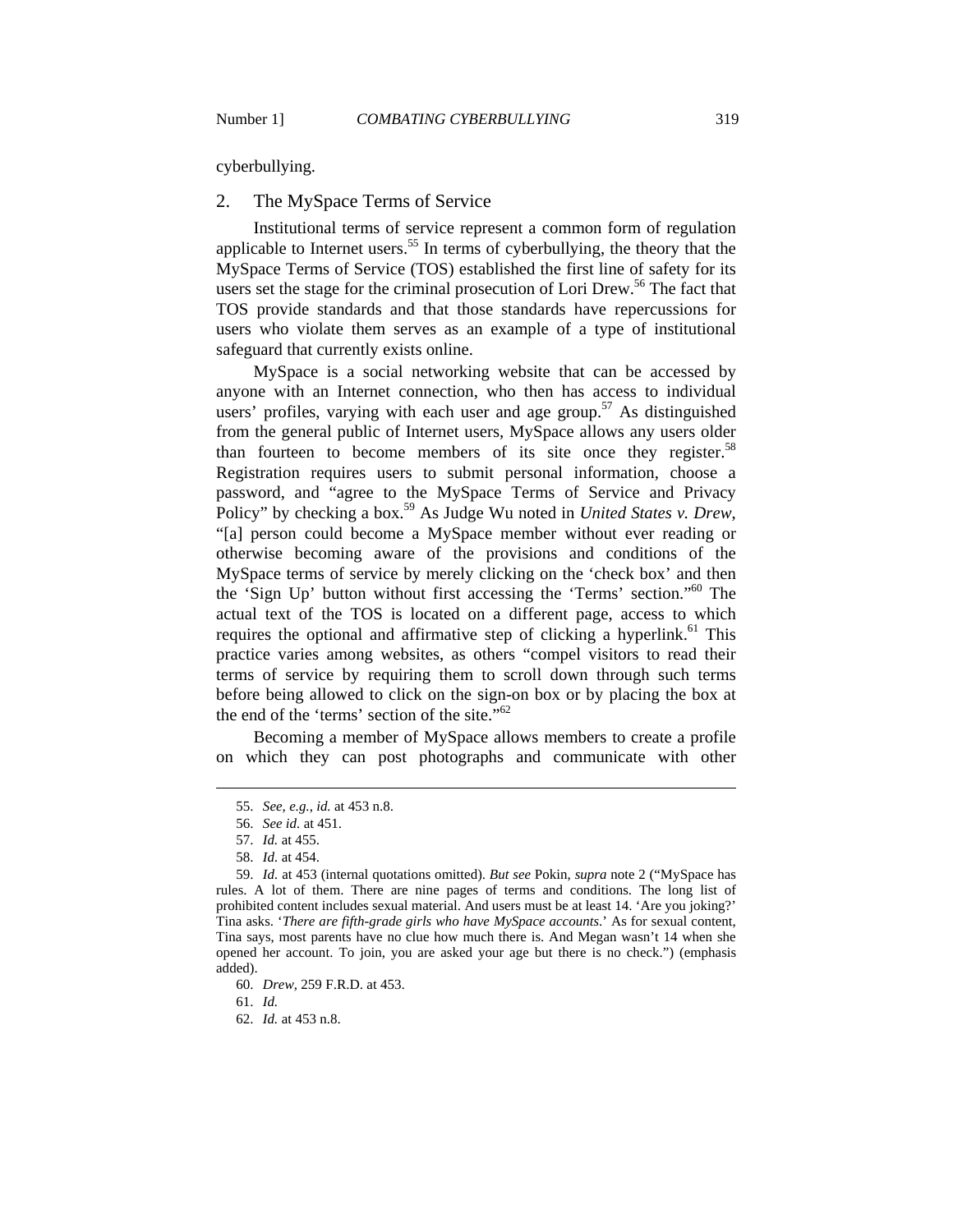members.<sup>63</sup> For adults over the age of eighteen, the default setting allows any Internet user to view their profile, although they can adjust the privacy setting to limit access to allow only members or "friends," a smaller, more exclusive group.<sup>64</sup> Once a profile has been limited to the "private" setting, other users must send that user a friend request for approval and access to profile information.<sup>65</sup> The private setting is the default for users who are under the age of eighteen. $\frac{6}{6}$  Although the only means for verifying users' ages is their acceptance of the TOS, it is noteworthy that MySpace had stricter privacy settings for minors than for its adult members.<sup>67</sup> MySpace even went a step further for its youngest users, as friend requests to members between ages fourteen and sixteen require users to enter that friend's email address.<sup>68</sup> If one does not agree with the TOS, the only option is to leave the website and discontinue service.<sup>69</sup>

In 2006, acceptance of the MySpace TOS required users to warrant: "(a) all registration information you submit is truthful and accurate; (b) you will maintain the accuracy of such information; (c) you are 14 years of age or older; and (d) your use of the Services does not violate any applicable law or regulation."<sup>70</sup> Among other material, the TOS also prohibited posting anything that "harasses or advocates harassment of another person[,] . . . promotes illegal activities[,] . . . [or] includes a photograph of another person that you have posted without that person's consent."<sup>71</sup> MySpace reserved the right to change the TOS at any time and take legal action against any member who engaged in a prohibited activity.<sup>72</sup> This provision likely decreases the value of the TOS as a contract with users, since it would require users to review the TOS every time they log into the site.<sup>73</sup>

At trial, the vice president of customer care at MySpace testified that the sheer volume of 400 million MySpace accounts made it nearly impossible to determine which accounts were in violation of the  $TOS.<sup>74</sup>$ That is not to say MySpace takes a completely hands-off approach to

 $\overline{a}$ 

- 71. *Id.* (internal quotation marks omitted).
- 72. *Id.* at 454.

 73. *Id.*; *see also* Harris v. Blockbuster, Inc., 622 F. Supp. 2d 396, 398 (N.D. Tex. 2009) (holding clause in the "Terms and Conditions" of Blockbuster Online was unenforceable because it could be modified "at any time").

 <sup>63.</sup> *Id.* at 453.

 <sup>64.</sup> *Id.* at 455.

 <sup>65.</sup> *Id.*

 <sup>66.</sup> *Id.* 

 <sup>67.</sup> *See id.* at 454–55.

 <sup>68.</sup> *Id.* at 455.

 <sup>69.</sup> *Id.* at 454.

 <sup>70.</sup> *Id.* (citing MySpace's Terms of Service).

 <sup>74.</sup> *Drew*, 259 F.R.D. at 454–55.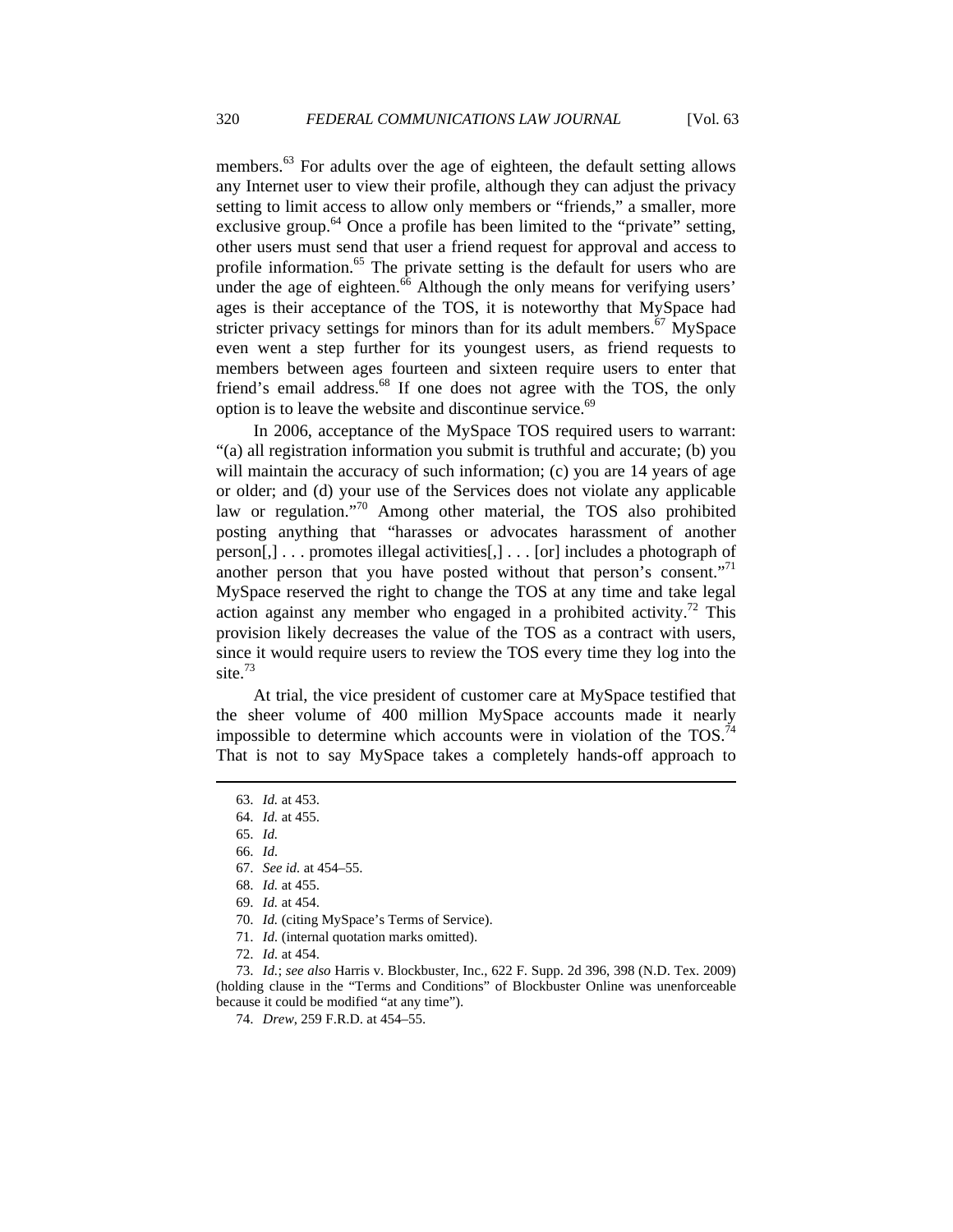regulating its users' activities. In addition to the privacy settings in place, MySpace also established specialized departments, such as "parent care," to handle cyberbullying and underage users.<sup>75</sup> Another safety feature of the MySpace site was its warning to users that "information provided by other MySpace.com Members (for instance, in their Profile) may contain inaccurate, inappropriate, offensive  $\ldots$  material."<sup>76</sup> Such a warning conceivably raises questions about the type of activity that may be common on MySpace and similar sites, as well as MySpace's corporate responsibility to make this warning clear and obvious.

Practically speaking, the repercussions for violating the MySpace TOS involve MySpace contacting law enforcement directly only in rare circumstances.<sup>77</sup> More likely, MySpace would simply warn the violative users that their actions might warrant involvement of law enforcement or the removal of the offensive profile from the MySpace site.<sup>78</sup>

#### *B. Lori Drew's Prosecution and Acquittal*

Likely considering children's innocence and reliance on adults, $^{79}$ proponents of cyberbullying regulation argue that actions such as Lori Drew's require "[m]ore formal interdiction" than simply school discipline because "an adult is the bully."<sup>80</sup> It was in response to such arguments, that the federal prosecutor indicted Drew for violating the  $CFAA$ ,  $81$  which prohibits "obtaining information from a protected computer where the conduct involves an interstate or foreign communication and the offense is committed in furtherance of a crime or tortious act.<sup> $32$ </sup> At trial, the jury was instructed:

if they unanimously decided that they were not convinced beyond a reasonable doubt as to the Defendant's guilt as to the felony CFAA violations of 18 U.S.C.  $\S$  1030(a)(2)(C) and 1030(c)(2)(B)(ii), they could then consider whether the Defendant was guilty of the "lesser included" misdemeanor CFAA violation of 18 U.S.C. §§  $1030(a)(2)(C)$  and  $1030(c)(2)(A).$ <sup>83</sup>

 <sup>75.</sup> *Id.* at 455.

 <sup>76.</sup> *Id.* at 454.

 <sup>77.</sup> *Id.* at 455.

 <sup>78.</sup> *Id.*

 <sup>79.</sup> *See* DAVID ARCHARD, CHILDREN: RIGHTS AND CHILDHOOD 78 (2d ed. 2004) ("Children are thought to merit paternalism both because they have not yet developed the cognitive capacity to make intelligent decisions in the light of relevant information about themselves and the world, and because they are prone to emotional inconstancy . . . .").

 <sup>80.</sup> Frey, *supra* note 2.

 <sup>81.</sup> United States v. Drew, 2008 WL 2078622 (C.D. Cal. May 15, 2008).

 <sup>82.</sup> *Drew*, 259 F.R.D. at 452.

 <sup>83.</sup> *Id.* at 452–53 (citations omitted).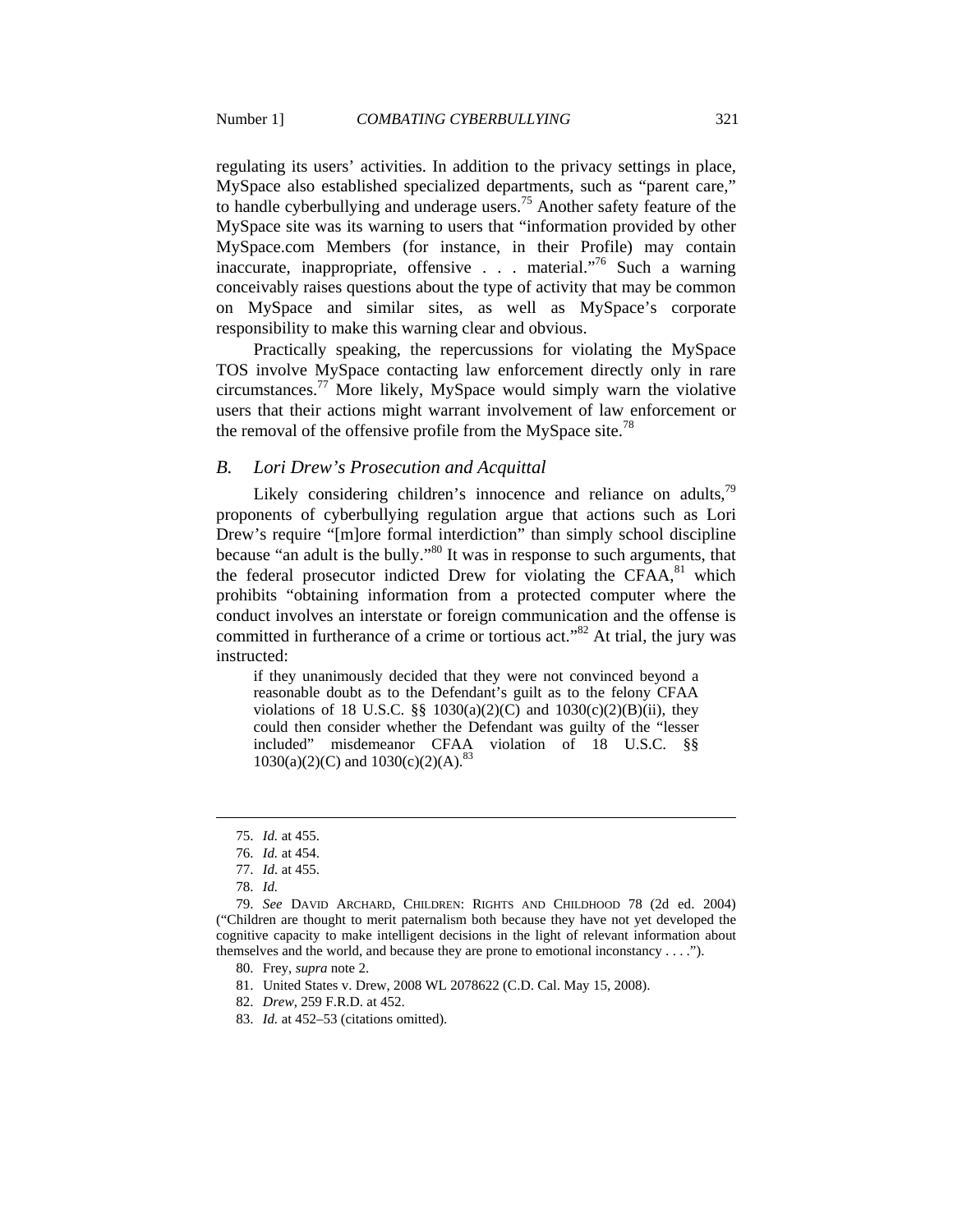The jury's finding suggests it agreed with the general public's reaction  $84$ that Drew deserved to be punished for her actions, but could not agree unanimously that she was guilty of felony charges beyond a reasonable doubt.<sup>85</sup> It acquitted Drew of felony CFAA counts, but found her guilty of misdemeanor CFAA violations.<sup>86</sup>

Although federal prosecutors in Los Angeles filed a notice to appeal Wu's dismissal, $87$  they effectively closed the case when they announced they would not seek appeal as of November 20, 2009.<sup>88</sup> Orin Kerr, a leading advocate and scholar on computer crime law,<sup>89</sup> had planned to contribute to Drew's defense at the appellate level,  $90$  and he believed that recent Ninth Circuit decisions rejecting a broad interpretation of the CFAA would make the government's success on appeal highly unlikely.<sup>91</sup> Similarly, Drew's lead counsel, Dean Seward, emphasized that since an appellate decision would have a broad, national effect, he was confident that the Ninth Circuit would have affirmed Wu's decision given the opportunity.<sup>92</sup> Tina Meier, Megan's mother, was not surprised by the prosecutors' decision, but she stressed, "[j]ust because nothing happened legally doesn't mean [Drew] didn't do anything wrong."<sup>93</sup>

It seems clear that Drew's actions were morally reprehensible, but the fact that no law at the time specifically prohibited her behavior does not justify stretching the intentions and language of the CFAA to convict her of a crime. As will be explained further, expanding the law to criminalize Drew's behavior would open the gates to imposing punitive sanctions excessively, and serve as an example of overcriminalization.<sup>94</sup> Conversely,

 <sup>84.</sup> *See generally* Pokin, *supra* note 2, at comments.

 <sup>85.</sup> *Drew*, 259 F.R.D. at 453.

 <sup>86.</sup> *Id.* at 451, 452–53 (finding Drew guilty of misdemeanor charges of accessing a computer involved in interstate or foreign communication without authorization or in excess of authorization to obtain information in violation of 18 U.S.C.  $\S$ § 1030(a)(2)(C),  $1030(c)(2)(A)).$ 

 <sup>87.</sup> Kim Zetter, *Prosecutors Set Stage to Appeal Lori Drew Ruling*, WIRED.COM (Sept. 28, 2009), http://www.wired.com/threatlevel/2009/09/drew-appeal-notice/.

 <sup>88.</sup> Nicholas J.C. Pistor, *U.S. Drops Its Case Against Lori Drew*, ST. LOUIS POST-DISPATCH, Nov. 22, 2009, at A2.

 <sup>89.</sup> *Faculty Profile of Orin S. Kerr*, THE GEORGE WASHINGTON UNIV. LAW SCH., http://www.law.gwu.edu/Faculty/profile.aspx?id=3568 (last visited Nov. 13, 2010).

 <sup>90.</sup> Zetter, *supra* note 87.

 <sup>91.</sup> *Id.*

 <sup>92.</sup> Wendy Davis, *Drew Case May Go to Higher Court*, ONLINE MEDIA DAILY (Sept. 28, 2009),

http://www.mediapost.com/publications/?fa=Articles.showArticle&art\_aid=114431.

 <sup>93.</sup> Pistor, *supra* note 88.

 <sup>94.</sup> *See, e.g.*, *Cyberbullying and Other Online Safety Issues for Children: Hearing Before the Subcomm. on Crime, Terrorism, and Homeland Security of the H. Comm. on the Judiciary*, 111th Cong. (2009) (statement of Harvey A. Silverglate, Attorney) [hereinafter Silverglate Statement]; Zetter, *supra* note 87.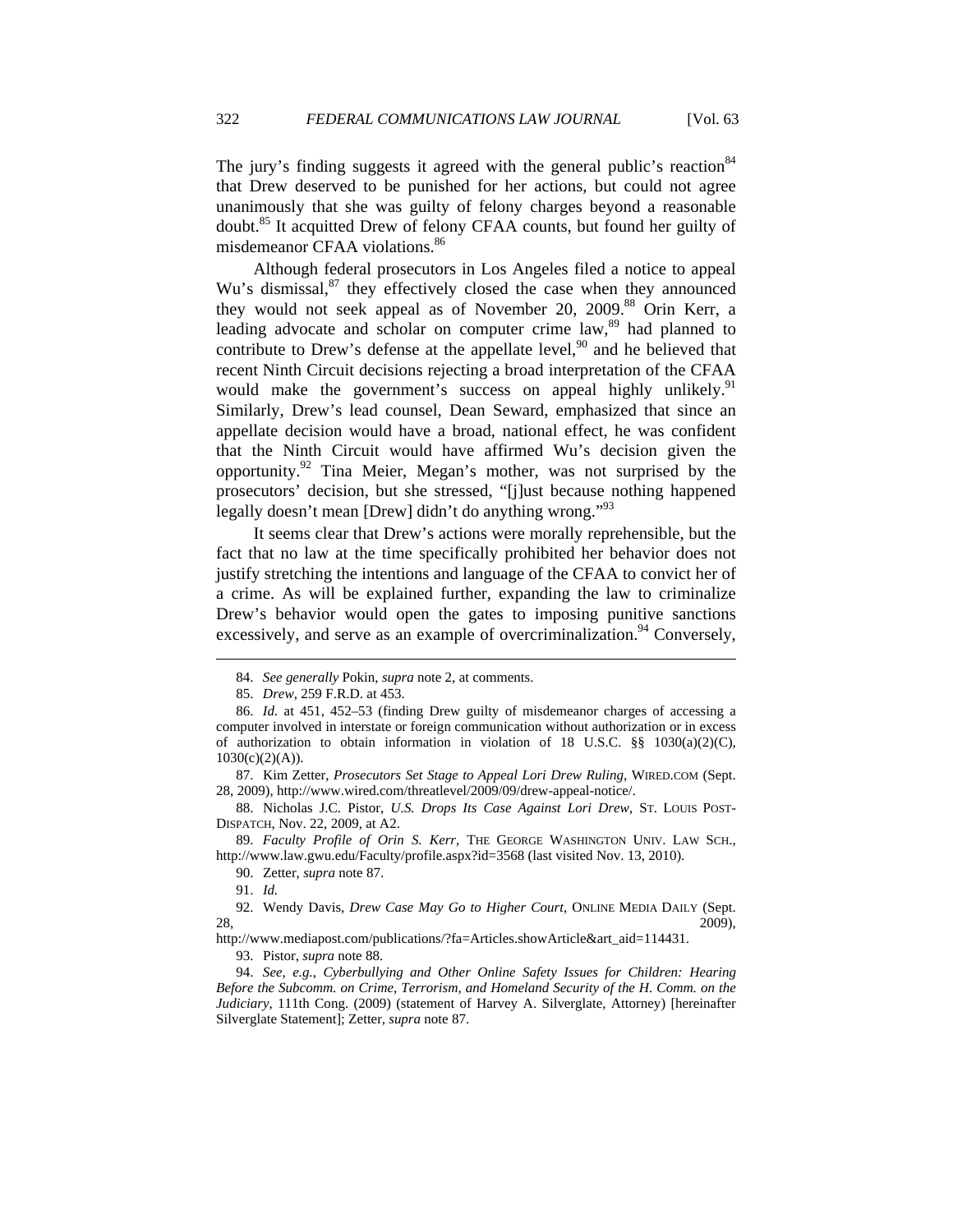noncriminal, educational solutions to the issue are much less problematic approaches to protecting children from cyberbullying.

#### IV. CRIMINALIZING CYBERBULLYING THROUGH LEGISLATION

In another form of response to public outcry, legislators have introduced, and in some cases passed, laws that attempt to directly prohibit cyberbullying. If drafted as intended and passed, these laws would prevent behavior such as Lori Drew's and criminalize it in some instances. Bills have been proposed at both the state and federal level, and they vary greatly by their intent and scope.

For example, within seven months of Ryan Halligan's suicide, Vermont Governor Jim Douglas signed the Vermont Bully Prevention Act. While the Act amended Vermont laws to emphasize the seriousness of bullying, it makes no mention of cyberbullying specifically.<sup>95</sup>

Similarly, in September 2009, Linda Sanchez, representative from California, referred to Hail Ketchum's experience as an example of the reason for her proposed federal anticyberbullying law:<sup>96</sup>

If Bobby posts a video . . . on his Facebook page that harasses and threatens to rape and kill Ashley, that video isn't private. It is not buried on Bobby's profile page somewhere. It is public. It appears when any of Bobby's Facebook friends log in, right up there in front of their home page so they can't miss it. And this story isn't just hypothetical. It happened to a brave young woman named Hail Ketchum Wiggins, who lives in southern California near my congressional district. Similar bullying incidents are happening everyday to young people across our Nation.<sup>9</sup>

## *A. State Cyberbullying Laws*

The states' approaches to legislating to prevent cyberbullying have varied greatly. As of July, 2010, five states have adopted legislation against cyberbullying specifically, and thirty have adopted legislation prohibiting electronic harassment.<sup>98</sup> Soon after the details of Megan Meier's story broke, her home state legislature amended the Missouri statutes to criminalize cyberbullying in  $2008<sup>99</sup>$  Previously, the Missouri law against

 <sup>95.</sup> *See* 16 VT. STAT. ANN. § 11 (2010).

 <sup>96.</sup> Megan Meier Cyberbullying Prevention Act, H.R. 1966, 111th Cong. (2009).

 <sup>97.</sup> *Cyberbullying and Online Safety for Children: Hearing Before the Subcomm. on Crime, Terrorism, and Homeland Security of the H. Comm. on the Judiciary*, 111th Cong. 22 (2009) (statement of Rep. Linda T. Sanchez, Member, H. Comm. on the Judiciary) [hereinafter Statement of Rep. Sanchez].

 <sup>98.</sup> Sameer Hinduja & Justin W. Patchin, *State Cyberbullying Laws: A Brief Review of State Cyberbullying Laws and Policies*, CYBERBULLYING RESEARCH CENTER (July 2010), http://www.cyberbullying.us/Bullying\_and\_Cyberbullying\_Laws\_20100701.pdf; *see, e.g.*, ARK. CODE ANN. § 6-18-514 (2009); MO. REV. STAT. § 565.090 (2009).

 <sup>99.</sup> *See* MO. REV. STAT. § 565.090 (2009).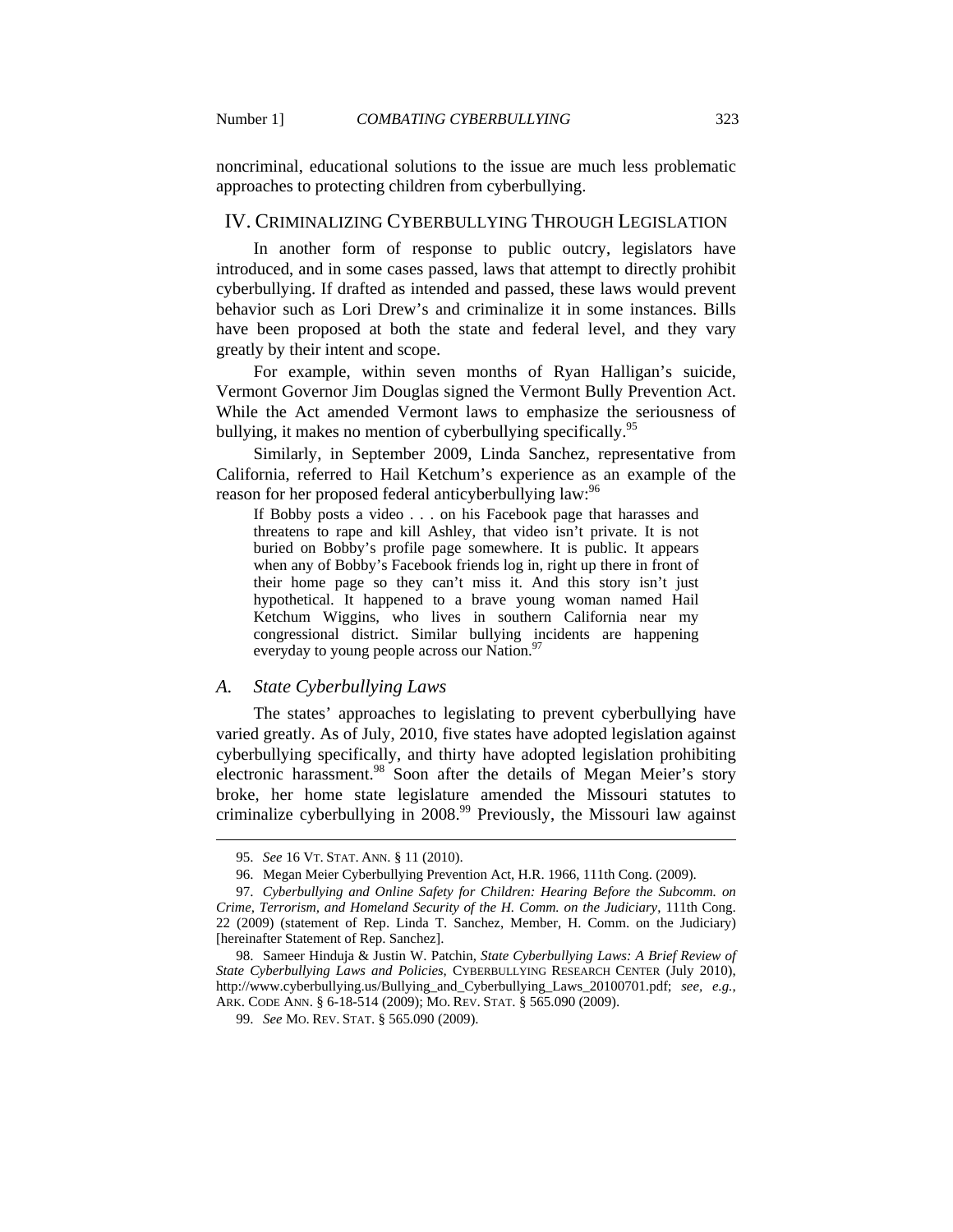harassment required the offensive communication to be in writing or to have occurred over the telephone.<sup>100</sup> Since the amendment of the law, anyone who does the following is guilty of harassment, a class A misdemeanor, which is punishable by up to one year of imprisonment:<sup>101</sup>

(3) Knowingly frightens, intimidates, or causes emotional distress to another person by anonymously making a telephone call or *any electronic communication*; or (4) *Knowingly communicates* with another person who is, or who purports to be, *seventeen years of age or younger* and in so doing and without good cause recklessly frightens, intimidates, or causes emotional distress to such other person.<sup>102</sup>

Notably, the amended Missouri statute upgrades the crime of harassment to a class D felony, which is punishable by up to four years of imprisonment,<sup>103</sup> if the perpetrator is at least twenty-one years of age and the victim is seventeen or younger, or if the perpetrator is a repeat offender of this section.<sup>104</sup>

When analyzing a similar proposed law in Idaho, the *Idaho Press-Tribune* described the Missouri amendment as "a simple, reasonable way to deal with the issue."<sup>105</sup> In an effort to prevent online harassment, Stephen Hartgen, Idaho state representative, initially proposed a requirement for Idaho Internet posters to sign online comments and blogs with their real names.<sup>106</sup> The suggestion was "roundly criticized" though, in part because "it would have been a legal nightmare to enforce."<sup>107</sup> Hartgen proposed new legislation in September 2009, modeled after the Missouri law because it targets cyberbullies by penalizing Internet harassment rather than anonymity alone.<sup>108</sup> "The general concept is a good one," as noted by the *Idaho Press-Tribune*, "[b]ut there are some questions that should be asked about the specifics."109 An analysis of whether the regulation is enforceable and will criminalize only the targeted offensive conduct is necessary not only for the proposed Idaho legislation but also all similar legislation intended to target Internet speech.

In 2007, the Arkansas Legislature placed the main burden of

 <sup>100.</sup> MO. REV. STAT. § 563.910 (1999). *See also* Editorial Bd., *Online Harassment Bill Has Potential*, IDAHO PRESS-TRIB. (Sept. 17, 2009),

http://idahoptv.org/idreports/showEditorial.cfm?StoryID=42468. 101. MO. REV. STAT. § 558.011 (2009).

 <sup>102.</sup> *Id.* § 565.090 (emphasis added).

 <sup>103.</sup> *Id.* § 558.011.

 <sup>104.</sup> *Id.* § 565.090.

 <sup>105.</sup> IDAHO PRESS-TRIB., *supra* note 100.

 <sup>106.</sup> *Id.*

 <sup>107.</sup> *Id.*

 <sup>108.</sup> *Id.*

 <sup>109.</sup> *Id.*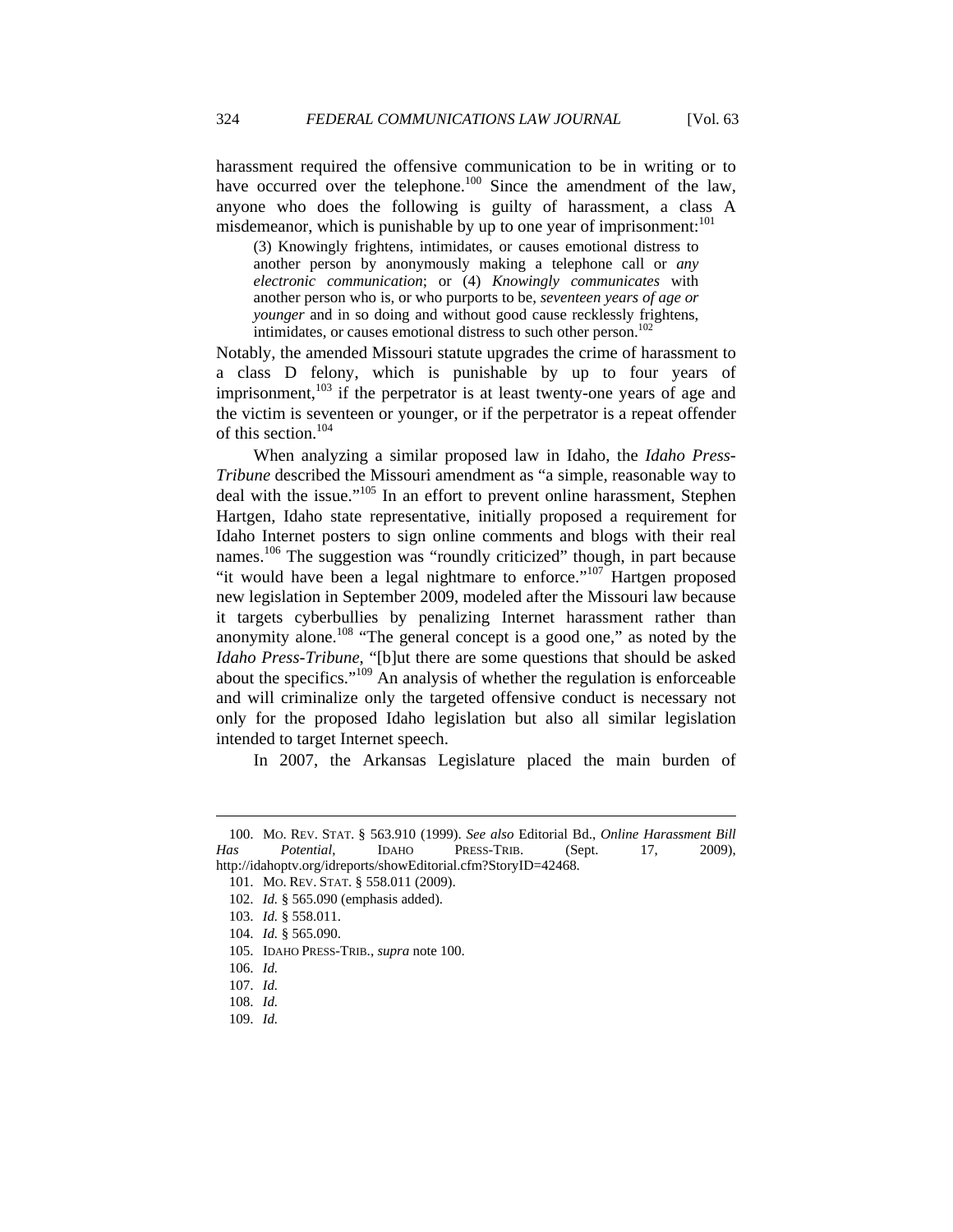preventing cyberbullying on public schools.<sup>110</sup> It addressed cyberbullying by amending its requirement for schools to establish antibullying policies to specifically prohibit bullying committed through "an electronic act that results in the substantial disruption of the orderly operation of the school or educational environment."<sup>111</sup> The law defines bullying in relevant part as "the intentional harassment, intimidation, humiliation, ridicule, defamation, or threat or incitement of violence by a student against another student . . . that causes or creates a clear and present danger of: (i) [p]hysical harm. . .  $\cdot$ <sup>112</sup>. The policies required by the law can also apply to bullying that occurs among students away from school as long as it can be proven that the bullying is "intended for the purpose of disrupting school."<sup>113</sup>

The debate that has followed the amended Arkansas law represents some of the most compelling viewpoints and relevant considerations legislatures should consider when crafting proposals to discourage online harassment. "Each state has their own laws, and some are trying to adopt and adapt different things to them," said Tina Meier, Megan's mother. "You hope it's enough, but sometimes when you get that case in, if it's not strong enough, that's where there's issues."<sup>114</sup> Meier described the amended Arkansas law as "wonderful," but she said it does not go far enough to address the problem of cyberbullying.<sup>115</sup> While Meier suggested there might be extreme cyberbullying situations that would not be covered by this law, it is difficult to conceive a cyberbullying law that would be able to foresee all future cyberbullying crimes.

The sponsor of the Arkansas law, Shirley Walters, former state representative, told the *Arkansas News* that she "agrees that an outright ban on cyberbullying would help protect children, but crafting a law that did not infringe on First Amendment rights would be difficult."116 She also said that her bill faced challenges from a freedom of speech perspective, so the legislatures worked with the ACLU and constitutional law experts to carefully craft a bill that would withstand constitutional scrutiny.<sup>117</sup>

Despite the shortcomings of state cyberbullying laws, state legislators have responded more successfully to the issue of cyberbullying than those at the federal level.

 <sup>110.</sup> *See generally* John Lyon, *State's Cyberbullying Law Too Limited, Advocate Says*, ARKANSAS NEWS (Oct. 13, 2009), http://arkansasnews.com/2009/10/13/state'scyberbullying-law-too-limited-advocate-says/; ARK. CODE ANN. § 6-18-514 (2009).

 <sup>111.</sup> ARK. CODE ANN. § 6-18-514(b)(2)(B)(i) (2009).

 <sup>112.</sup> *Id.* § 6-18-514(a)(3)(A).

 <sup>113.</sup> *Id.* § 6-18-514(b)(2)(b)(ii).

 <sup>114.</sup> Lyon, *supra* note 110 (internal quotation marks omitted).

 <sup>115.</sup> *Id.*

 <sup>116.</sup> *Id.*

 <sup>117.</sup> *Id.*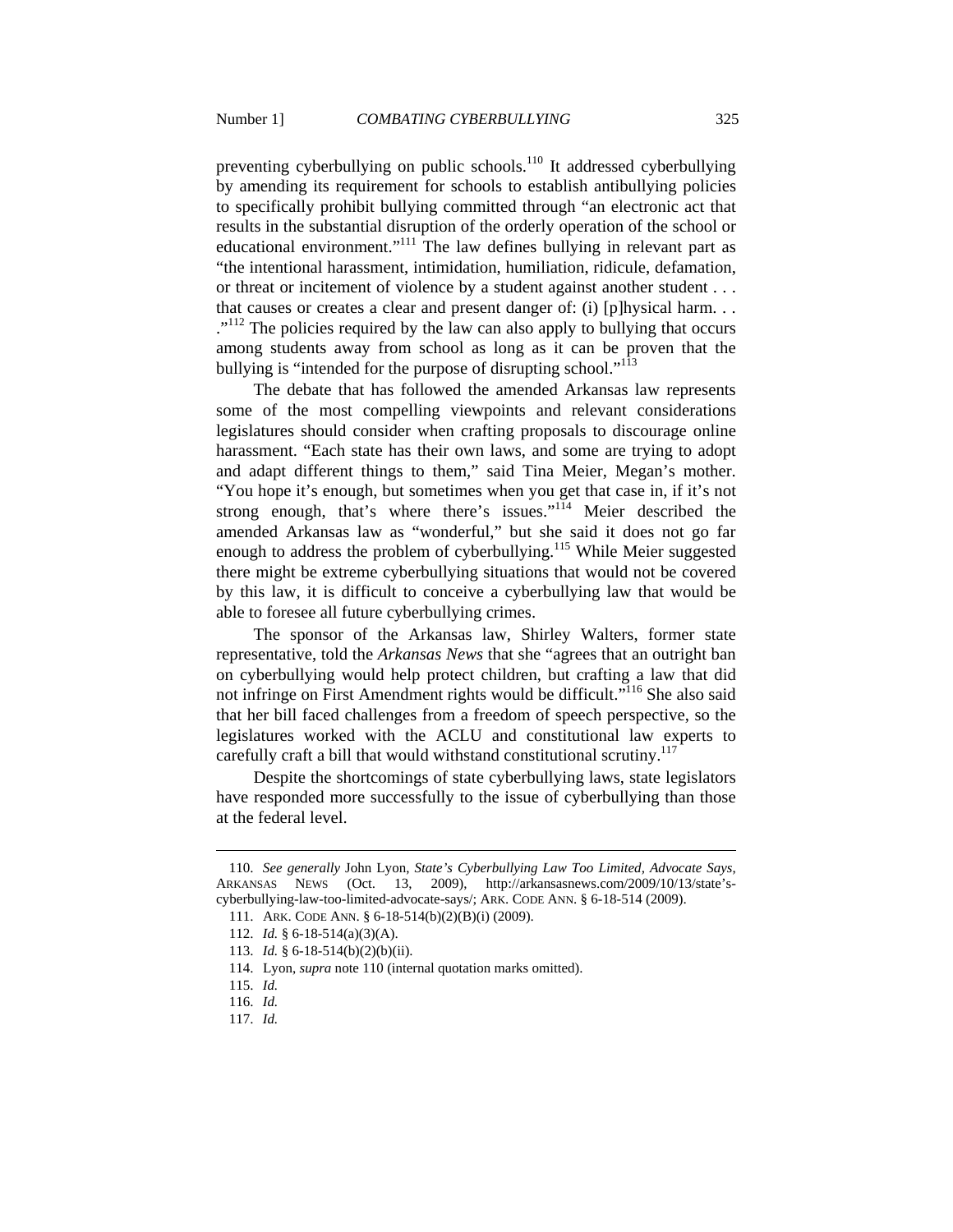## *B. The Megan Meier Cyberbullying Prevention Act*

Although children's rights are traditionally considered a state issue,  $^{118}$ the Internet poses an enforcement challenge for cyberbullying laws. Even though states have passed anticyberbullying laws,  $119$  it seems unreasonable for every Internet user to be aware of each locality's rule. Since all Internet activity involves interstate commerce, $120$  the cyberbullying issue is prime for federal legislation. A federal law would also fit the trend that children's rights have become increasingly federalized over the course of the twentieth century.<sup>121</sup> Thus, if any law can prove to be effective, it should be a federal law.

In an effort to take action on the national front, Rep. Linda Sanchez sponsored H.R. 1966: The Megan Meier Cyberbullying Prevention Act  $(Cyberbullying$  Prevention Act).<sup>122</sup> Sanchez named the bill in honor of Megan Meier, whose bully would "never be punished for her outrageous behavior."123 The bill proposes to amend Chapter 41 of title 18 of the United States Code to include a section on cyberbullying.<sup>124</sup> This section would make it a crime to "cause substantial emotional distress to a person, using electronic means to support severe, repeated, and hostile behavior. $125$  The criminal punishment could include a fine, imprisonment of up to two years, or both.126 The bill defines *electronic means* to cover a variety of communication via emerging technologies "including email, instant messaging, blogs, websites, telephones, and text messages."<sup>127</sup>

In her testimony on the bill before the Subcommittee on Crime, Terrorism, and Homeland Security, Sanchez focused on how Missouri statutes at the time did not provide prosecutors with a law under which they could charge Lori Drew for her actions against Megan Meier.<sup>128</sup> In explaining the need for a federal cyberbullying law, Sanchez emphasized that "[c]yberbullying is always mean, ill-mannered, and cruel, but some

 <sup>118.</sup> *See* Tamar Ezer, *A Positive Right to Protection for Children*, 7 YALE HUM. RTS. & DEV. L.J. 1, 11 (2004) ("One barrier to the constitutionalization of children's rights lies in federalism concerns. Federal courts are reluctant to interfere with state regulation, deeming children's interests both local and private. Children's rights are perceived as part of family law, the paradigmatic turf of the states.").

 <sup>119.</sup> *See, e.g.*, ARK. CODE ANN. § 6-18-514 (2009); MO. REV. STAT. § 565.090 (2009); 16 VT. STAT. ANN. § 11 (2009).

 <sup>120.</sup> United States v. Trotter, 478 F.3d 918, 921 (8th Cir. 2007) (per curiam).

 <sup>121.</sup> *See, e.g.*, Ezer, *supra* note 118, at 11.

 <sup>122.</sup> Megan Meier Cyberbullying Prevention Act, H.R. 1966, 111th Cong. (2009).

 <sup>123.</sup> Statement of Rep. Sanchez, *supra* note 97, at 23.

<sup>124.</sup> Megan Meier Cyberbullying Prevention Act, H.R. 1966, 111th Cong. (2009).

<sup>125.</sup> *Id.*

<sup>126.</sup> *Id.*

<sup>127.</sup> *Id.*

<sup>128.</sup> Statement of Rep. Sanchez, *supra* note 97, at 22–23.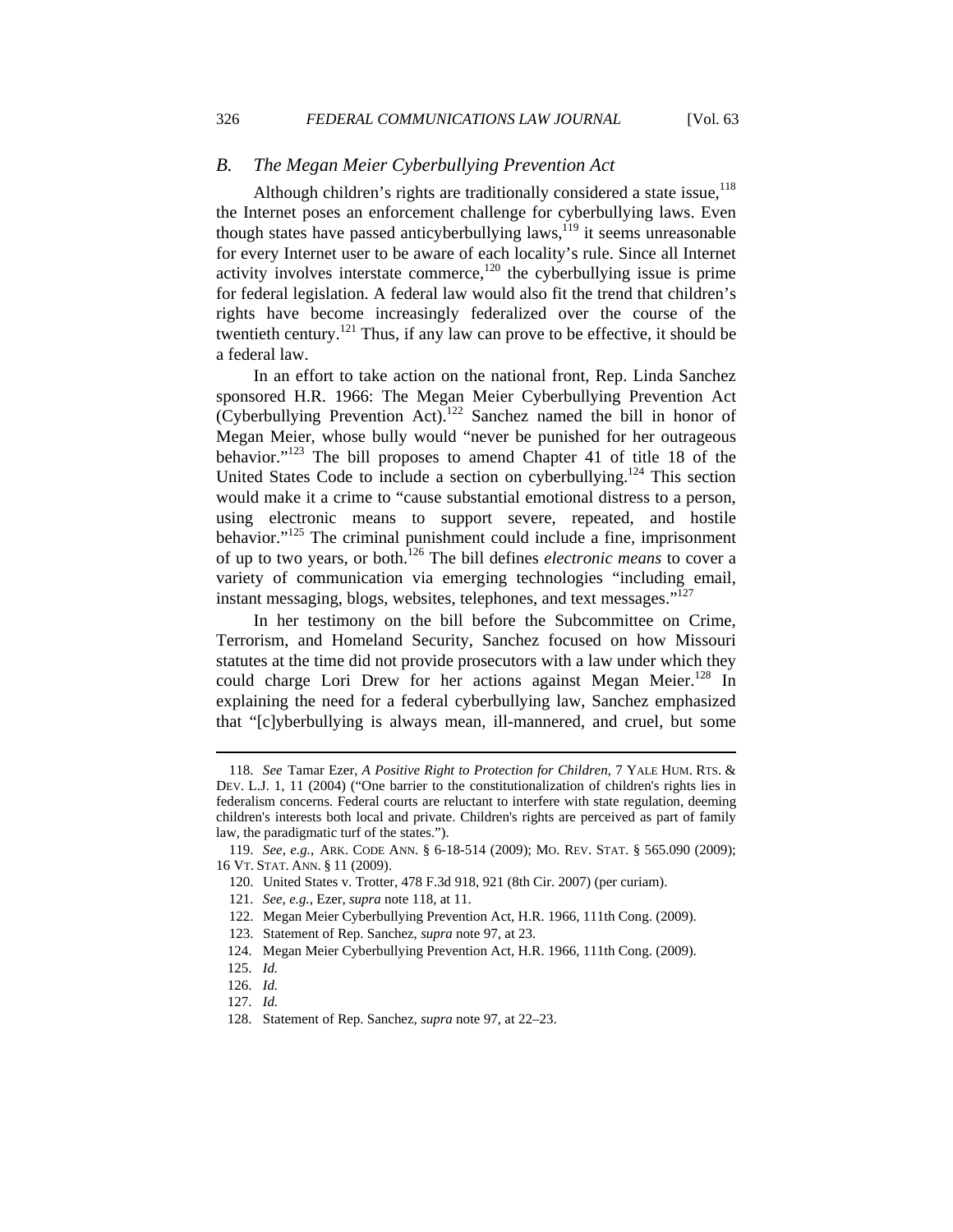cyberbullying is so harmful that it rises to the level of criminal behavior."<sup>129</sup> Sanchez also pointed to the pervasiveness of cyberbullying as a distinguishing factor from other forms of harassment,  $130$  although it has not been empirically proven that bullying is generally on the rise as a result of cyberbullying.<sup>131</sup>

1. Avoiding Overcriminalization: Carefully Criminalizing Only Criminal Acts

Harvey A. Silverglate, an attorney with experience in criminal defense and civil liberties, also testified before the Subcommittee.<sup>132</sup> He spoke on behalf of the libertarian Cato Institute and focused mainly on the risks associated with the proposed bill, $^{133}$  raising the same issues of overbroadness and vagueness that Judge Wu considered when he dismissed Drew's criminal CFAA conviction.<sup>134</sup> According to Silverglate's testimony, bills that attempt to address "socially unhealthy curtailments," such as cyberbullying, are "often born of good intentions," but tend to produce "unintended consequences, including excessive and unfair prosecutions as well as the inhibition of the sometimes unruly verbal interactions that are, and should be, the product of a free society."<sup>135</sup>

These delicate issues require Congress to balance the competing interests of free speech against the interest in preventing cyberbullying against children.<sup>136</sup> It also raises the question of whether some conduct, such as Drew's very specific (and hopefully unique) actions towards Megan Meier, can be precisely prevented by law. "[T]he 'Cyberbullying' bill creates more problems than it could possibly solve," Silverglate argued, "especially in view of the fact that existing law is already more than adequate to deal with truly outrageous or dangerous harassment."<sup>137</sup> Acknowledging the challenges involved, Sanchez's focus is "to craft a prohibition on cyberbullying that is consistent with the Constitution," she said.138 "But I also believe that working together for our children, *we can*  and must do so."<sup>139</sup>

The failure to distinguish between cyberbullying done by minors and

<sup>129.</sup> *Id.* at 22.

<sup>130.</sup> *Id.* 

<sup>131.</sup> *See* Margasak, *supra* note 38.

<sup>132.</sup> Silverglate Statement, *supra* note 94, at 56.

<sup>133.</sup> *See id.* at 59.

<sup>134.</sup> United States v. Drew, 259 F.R.D. 449, 465 (C.D. Cal. 2009).

<sup>135.</sup> Silverglate Statement, *supra* note 94, at 61.

 <sup>136.</sup> Margasak, *supra* note 38.

 <sup>137.</sup> Silverglate Statement, *supra* note 94, at 69.

 <sup>138.</sup> Margasak, *supra* note 38.

 <sup>139.</sup> *Id.*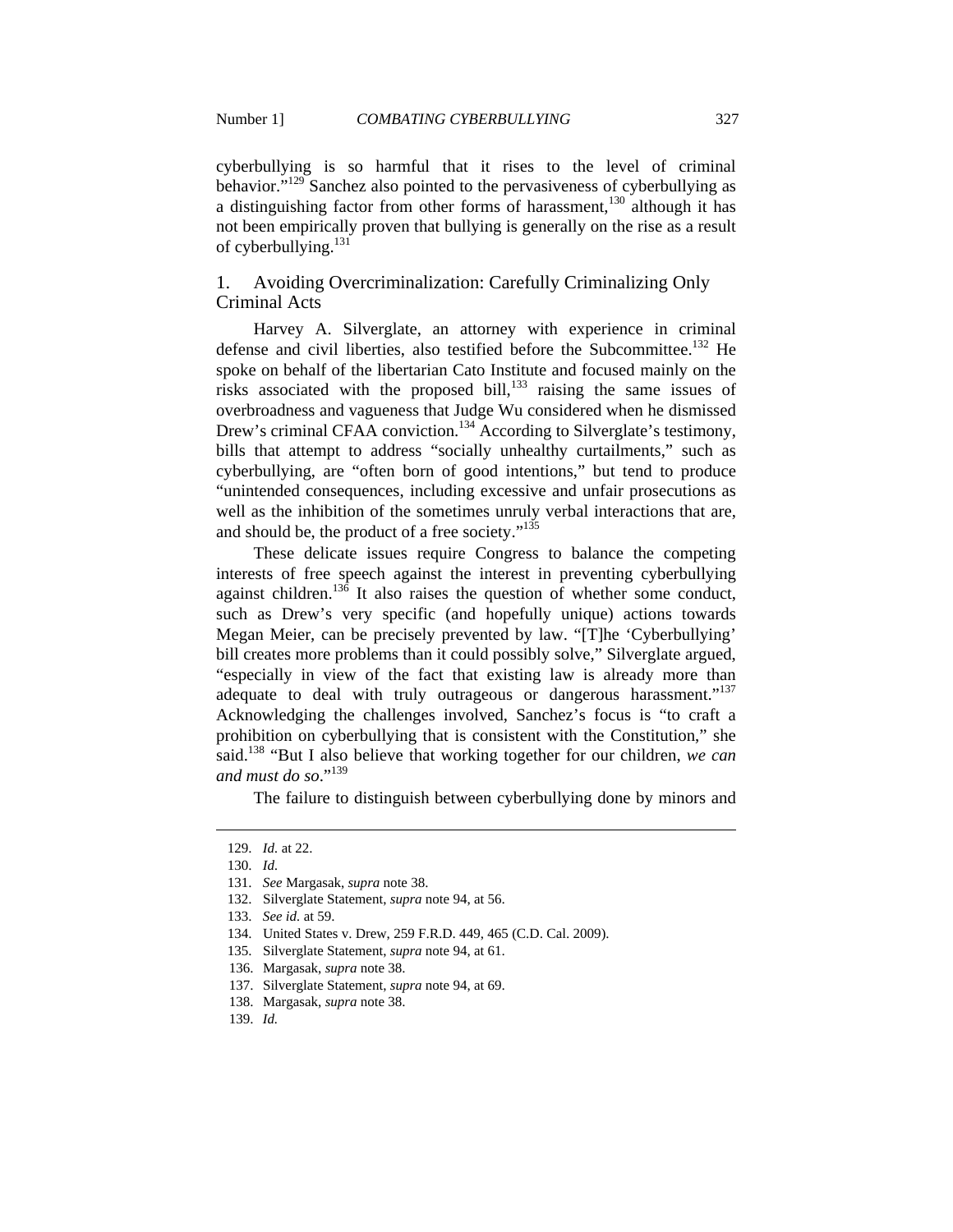that caused by adult perpetrators is one noteworthy distinction between this proposed federal bill and the Missouri law. Silverglate noted that while the claimed purpose of this bill is to "stop 'cyber bullies' from causing distress to minors[,] [n]owhere in the language of this proposed legislation, however, can any such assurance be found."<sup>140</sup> Whether bullying is just part of growing up is debatable, but the Missouri law's harsher penalties for cyberbullying done by adults against children than cyberbullying among peers is significant.<sup>141</sup> Similarly, the Arkansas legislature considered cyberbullying to be a juvenile issue and thus required the schools to create policy to prevent it. $^{142}$ 

The speed at which technology changes stands as another challenge in regulating cyberbullying.<sup>143</sup> This consideration plays an important and clarifying role in how laws such as the Cyberbullying Prevention Act should be evaluated; however, it also suggests "there is more need than ever for clear rules of the road."<sup>144</sup> For instance, it is obvious that "the authors of the First Amendment could not envision Facebook"<sup>145</sup> or MySpace.

#### 2. Safeguarding First Amendment Freedoms

Silverglate also focused much of his opposition of the bill on the fact that criminalization of speech of this kind breaches the constitutional guarantees of the First Amendment.146 As a result of its broad-sweeping potential, the proposed Cyberbullying Prevention Act has been called "a serious assault on first amendment rights."<sup>147</sup> In describing the values of free speech, Justice Louis Brandeis argued the founders "believed that

 <sup>140.</sup> Silverglate Statement, *supra* note 94, at 67.

 <sup>141.</sup> *See* MO. REV. STAT. § 565.090 (2009).

 <sup>142.</sup> Lyon, *supra* note 110.

 <sup>143.</sup> *See* L. Gordon Crovitz, *You Commit Three Felonies a Day*, WALL ST. J., Sept. 28, 2009, at A21 ("Technology moves so quickly we can barely keep up, and our legal system moves so slowly it can't keep up with itself.").

 <sup>144.</sup> *Id.*

 <sup>145.</sup> Travis Crabtree, *Don't Let Abuses Stifle Innovation on Web*, HOUSTON CHRON., Oct. 4, 2009, at B10.

 <sup>146.</sup> Silverglate Statement, *supra* note 94, at 60–61, 65 ("In a free society, people will be offended, *feelings will be hurt*. Yet separating unsavory speech – even quite clearly disagreeable and offensive speech – from *criminal* conduct is absolutely imperative in a democratic system that celebrates the freedom of expression.") (emphasis added).

 <sup>147.</sup> Jason Lomberg, *Proposed Bill Targets "Cyberbullying*,*"* ECNMAG.COM (Oct. 1, 2009, 3:51 PM), http://www.ecnmag.com/Blogs/ECN-Blog/Proposed-bill-targets- "Cyberbullying". *See generally Cyberbullying Bill on the March*, THINK TANK WEST, http://thinktankwest.com/american-foreign-policy/cyberbullying-bill-on-the-march (last visited Nov. 13, 2010) ("The scope of this law is breathtaking. Had a rough breakup with your significant other? Engaged in a flame war on a website's comment section? We've got a law against that, you know.").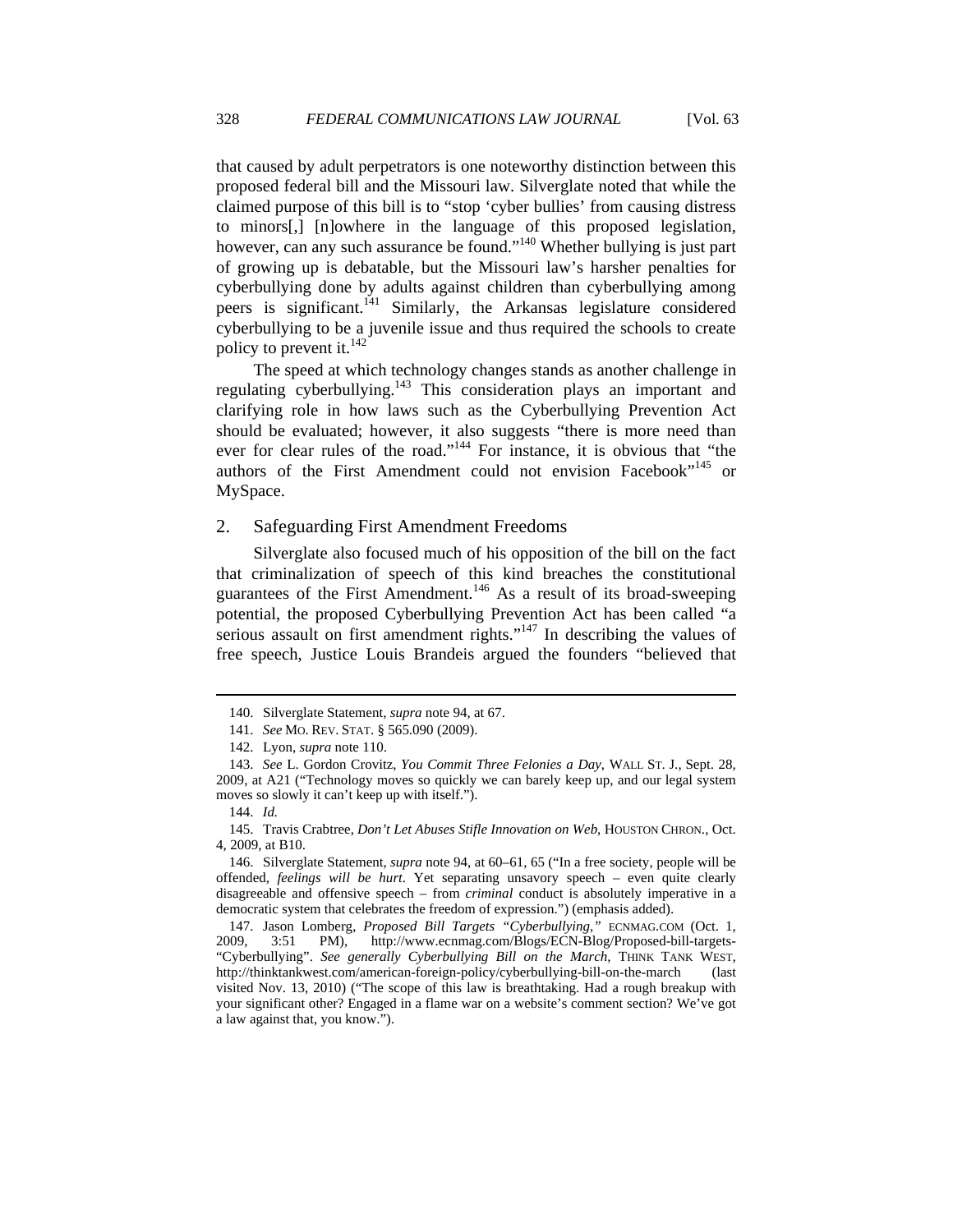freedom to think as you will and to speak as you think are means indispensable to the discovery and spread of political truth."148 In defense of those values, the First Amendment guarantees the right to discuss and debate "hot-button" political issues, which often involve particularly unpleasant speech.<sup>149</sup> Taken to the extreme, "the  $[Cyberbullying$  Prevention Act] would prevent about 99% of political discourse—anyone feeling offended could claim 'emotional distress."<sup>150</sup>

Politically motivated speech, both supportive and antagonistic, is one example of expression that plays an accepted and even necessary role in a free and democratic society.151 As support for his argument that this bill appears to be "another chapter of over-criminalization," Louie Gohmert, representative from Texas, noted that the proposed law could inappropriately criminalize the blogosphere attacks that "mean-spirited liberals" send him and his family regularly.<sup>152</sup>

Similarly, the ACLU has concerns about the bill's First Amendment implications.<sup>153</sup> According to Rita Sklar, the executive director of the ACLU of Arkansas, "[w]e think that these kinds of laws can be dangerous in that they seek to limit speech that doesn't rise to the level of a true threat, in which case (they) would be unconstitutional."<sup>154</sup> From the other perspective, Tina Meier argues that cyberbullying laws do not violate the First Amendment because these laws target harassing speech that crosses the line of protected speech.<sup>155</sup>

Meier is correct that certain categories of speech can cross the proverbial line of social acceptance, beyond which the First Amendment can no longer protect it.<sup>156</sup> However, these categories are narrowly tailored to include only the most extreme and intolerable types of speech.<sup>157</sup> While

155. *Id.*

 $\overline{a}$ 

 156. *See, e.g.*, Watts v. United States, 394 U.S. 705 (1969) (holding that true threats against the life of the President are not protected); Brandenburg v. Ohio, 395 U.S. 444 (1969) (stating that incitement speech is not protected).

 157. *See* Planned Parenthood of the Columbia/Williamette Inc. v. Am. Coal. of Life Activists, 290 F.3d 1058, 1071–72 (9th Cir. 2002) (en banc) (holding antiabortionist group's website listing names and addresses of doctors who perform abortions for a reward was

 <sup>148.</sup> Whitney v. California, 274 U.S. 357, 375 (1927) (Brandeis, J., concurring).

 <sup>149.</sup> Crabtree, *supra* note 145.

 <sup>150.</sup> Lomberg, *supra* note 147.

 <sup>151.</sup> *See, e.g.*, New York Times Co. v. Sullivan, 376 U.S. 254, 269–71(1964).

 <sup>152.</sup> David Kravets, *Cyberbullying Bill Gets Chilly Reception*, WIRED.COM (Sept. 30, 2009, 6:37 PM), http://www.wired.com/threatlevel/2009/09/cyberbullyingbill ("[C]ommittee members from the left and the right said they thought the measure was an unconstitutional breach of free speech. 'We need to be extremely careful before heading down this path,' Bobby Scott, a Democrat from Virginia and the committee's chairman, said during the hearing's opening moment.").

 <sup>153.</sup> Lyon, *supra* note 110.

 <sup>154.</sup> *Id.* (internal quotation marks omitted).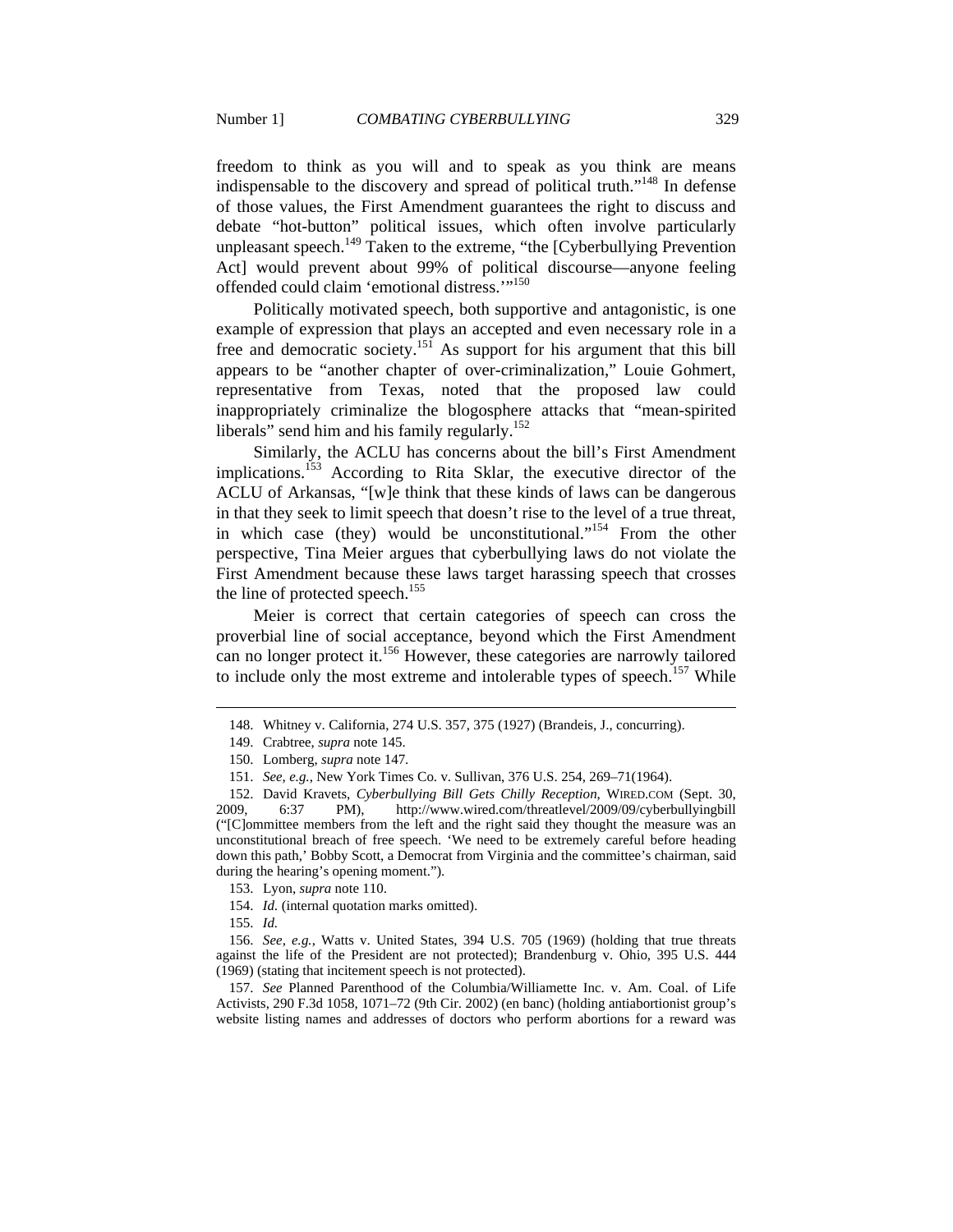this federal law does not make any true threat application clear, the Missouri cyberbullying law makes it more transparent that the type of speech it is intended to punish must reach the threshold level of a "true threat."158 In other arenas of cyberlaw, for example, it is notable that "[c]ivil courts require Web sites to reveal the identities of anonymous posters *only after showing the speech goes beyond* what is protected by the

Taking those considerations into account, Sanchez clarified: "I want the law to be able to distinguish between an annoying chain email, a righteously angry political blog post, or a miffed text to an ex-boyfriend all of which are and should remain legal; and serious, repeated, and hostile communications made with the intent to harm."160 While that spectrum seems to comport with constitutional requirements, whether the proposed text of the bill makes that sufficiently clear inevitably will be up to the courts to decide if the bill is passed into law.

#### 3. Relying on Prosecutorial Discretion

First Amendment."<sup>159</sup>

Foreseeability of criminal liability is also an issue worthy of consideration. Through his experience as a defense lawyer, Silverglate noted that overcriminalization (as he classifies this proposed bill) has led many defendants to wonder how they could even be charged "for engaging in conduct that *a reasonable person* would not have believed to lie within the ambit of the criminal law."<sup>161</sup> Exemplifying that danger, under this proposed law, Judge Wu's previously mentioned examples of the "lonelyheart" and "exasperated parent" would be classified as criminals for fairly common and reasonable activities.

The practical success of the bill, if passed, would depend heavily on how prosecutors apply it when deciding which types of cyber activities to prosecute criminally.<sup>162</sup> Even though the Cyberbullying Prevention Act is intended to provide prosecutors with a tool to criminalize "serious, repeated hostile communications made with the intent to harm,"<sup>163</sup> it also provides prosecutors with a tool to criminalize hostile speech that takes place in a wide array of online venues,  $164$  leaving a lot of tailoring to prosecutorial discretion. While Sanchez emphasized that "[p]rosecutors should have a

cyberstalking and thus did constitute a true threat).

 <sup>158.</sup> *Id.* at 1075.

 <sup>159.</sup> Crabtree, *supra* note 145 (emphasis added).

 <sup>160.</sup> Statement of Rep. Sanchez, *supra* note 97, at 31.

 <sup>161.</sup> Silverglate Statement, *supra* note 94, at 59 (emphasis added).

 <sup>162.</sup> *See generally* Kravets, *supra* note 152.

 <sup>163.</sup> Statement of Rep. Sanchez, *supra* note 97, at 23.

 <sup>164.</sup> Kravets, *supra* note 152 ("The methods of communication where hostile speech is banned include e-mail, instant messaging, blogs, websites, telephones and text messages.").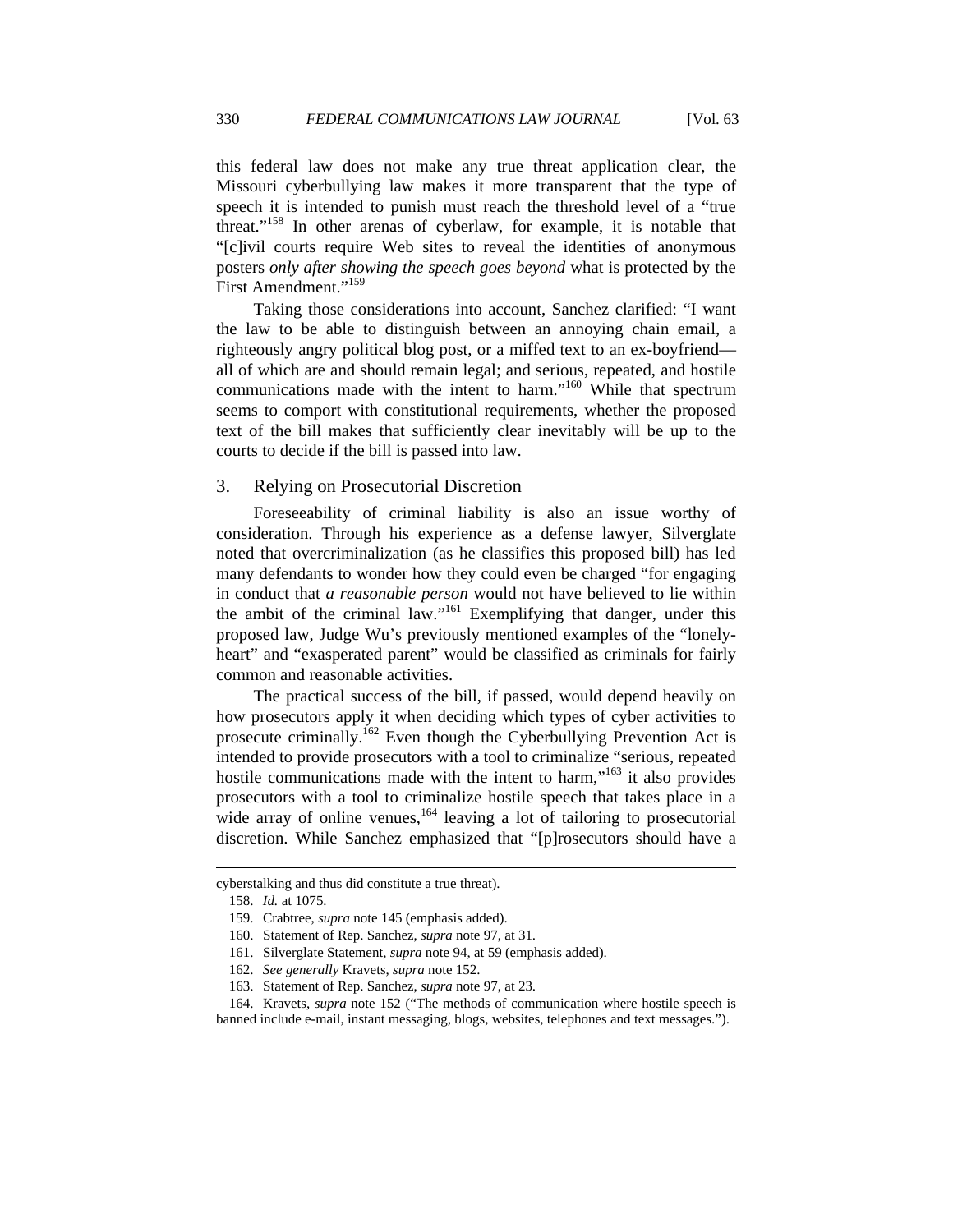tool at their disposal" to combat cyberbullying, it has also been argued that "[a] good prosecutor could indict a ham sandwich."<sup>165</sup>

## *C. Enforcing Cyberbullying Law*

Just as the legislative debate behind the Cyberbullying Prevention Act involves balancing society's interest in protecting children against First Amendment guarantees, the public's response has similarly emphasized the importance of these competing interests.<sup>166</sup>

In response to one of the first news articles about Megan Meier's story, Internet readers posted 948 comments on the *St. Louis Post-Dispatch* website.<sup>167</sup> These posters represented one facet of the community's outrage that such a tragedy could occur at the hands of an adult. One such poster said in part,

The immaturity of this other "parent" is indescribable. There must be something that can be done to change the law and make this a CRIME! Also the [strength] Megan's parents have shown by not harming these other parents should be applauded. They are amazing for staying strong and continuing the fight to get JUSTICE FOR MEGAN!<sup>168</sup>

David Frey echoed the local community's outrage as he articulated, "few would disagree that an adult who uses her time to emotionally abuse a 13 yearold [sic] deserves a special place in hell."169

Considering our society's image of children as innocent and in need of adults' protection,<sup>170</sup> the victimization of a preteen girl elicits sensitive responses and makes the balancing issue even more complex. Travis Crabtree, a lawyer who specializes in online media, noted these conflicting interests: "As the father of a young daughter, I know Web safety is a new area of grave concern for parents and the like. But as a lawyer, I also know

 $\overline{a}$ 

169. Frey, *supra* note 2.

 170. *See, e.g.*, ARCHARD, *supra* note 79, at 46; MARTIN GUGGENHEIM, WHAT'S WRONG WITH CHILDREN'S RIGHTS 191 (2005).

 <sup>165.</sup> *Id.* (internal quotation marks omitted).

 <sup>166.</sup> *See generally* MARJORIE HEINS, NOT IN FRONT OF THE CHILDREN: "INDECENCY," CENSORSHIP, AND THE INNOCENCE OF YOUTH (Rutgers U. Press 2007) (2001).

 <sup>167.</sup> Pokin, *supra* note 2.

 <sup>168.</sup> Ashlee Kiefer, Comment to *'My Space' Hoax Ends with Suicide of Dardenne Prairie Teen*, STLTODAY.COM (Nov. 11, 2007, 2:06 PM), http://suburbanjournals.stltoday.com/articles/2007/11/11/news/

sj2tn20071110-1111stc\_pokin\_1.ii1.txt. *See also*, Concerned Citizen, Comment to *'My Space' Hoax Ends with Suicide of Dardenne Prairie Teen*, STLTODAY.COM (Nov. 11, 2007, 6:11 PM), http://suburbanjournals.stltoday.com/articles/2007/11/11/news/

sj2tn20071110-1111stc\_pokin\_1.ii1.txt ("Why are people so mean? What kind of parent makes a phony myspace [sic] page to see what someone might be saying about their kid? It's easy to do and say terrible things to someone when you are hiding behind a computer screen. This should be a lesson to all people who harass others online. People should have to take responsibility for what they do online. I hope some kind of charges are filed.").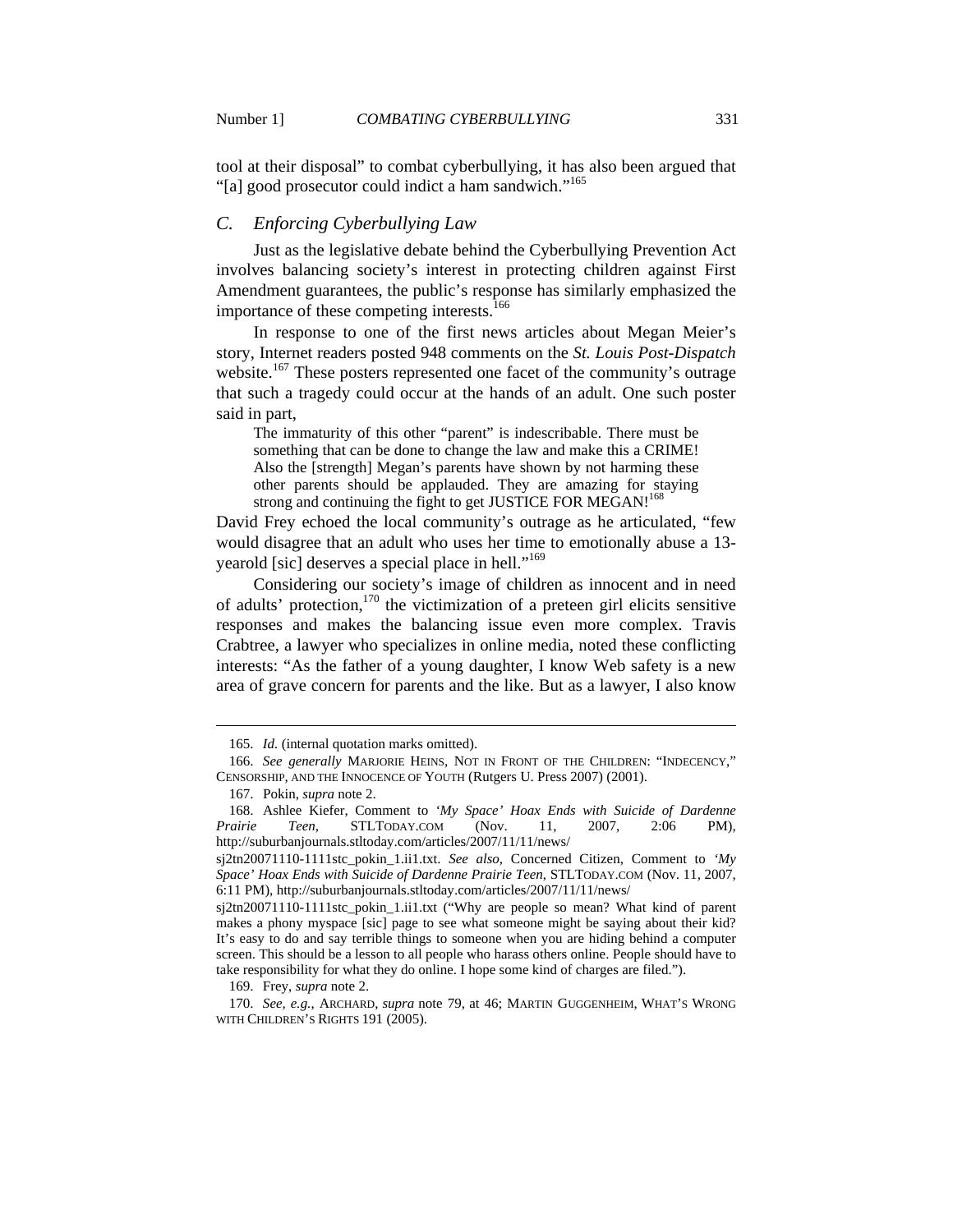legislation or heavy-handed regulation is not the answer."<sup>171</sup> Though it is clear that the likelihood of actually preventing cyberbullying through criminalization needs to be balanced against First Amendment limits, it is incredibly difficult to predict either outcome, especially since both technology and the way in which people use it are constantly evolving.<sup>172</sup>

#### 1. Prosecuting the Practical Joke: Elizabeth Thrasher

As one of the first people charged under the revised Missouri cyberbullying law, forty-year-old Elizabeth Thrasher plans to challenge the it on constitutional grounds.<sup>173</sup> In August 2009, she was accused of posting photos and personal information about a seventeen-year-old girl on the "Casual Encounters" section of Craigslist after an Internet argument.<sup>174</sup> As a result of Thrasher's online activity, the teenage girl alerted the local police that she had received harassing phone calls, emails, and text messages from men seeking sexual encounters.<sup>175</sup> Since Thrasher is over the age of twenty-one and her alleged victim was seventeen years or younger, the outcome of her case is pivotal since she could be found guilty of a class D felony,  $176$  which is punishable by up to four years of imprisonment.<sup>177</sup>

Thrasher's defense attorney, Michael Kielty, called the Missouri cyberbullying law "a terribly crafted statute."<sup>178</sup> He also emphasized, "I think ultimately it's going to be found *unconstitutionally overly broad* and vague."179 Kielty described the statute as local politicians' "knee-jerk reaction" to the Megan Meier tragedy, which also occurred in Saint Charles County.180 Focusing particularly on slippery slope freedom of speech concerns, Kielty contends the law is problematic because his client's

 <sup>171.</sup> Crabtree, *supra* note 145; *see also* Lomberg, *supra* note 147 ("Let's make this clear: what Lori Drew did was beyond despicable. Mothers should be the reasonable ones; not hatching elaborate revenge schemes. Drew should be condemned and MySpace should participate in a public relations campaign to raise awareness of cyberbullying. Every effort should be made to punish those responsible. But I'd stop short of overreaching with an ambiguous piece of legislation.").

 <sup>172.</sup> *See* Crovitz, *supra* note 143.

 <sup>173.</sup> Angela Riley, *Felony Cyberbullying Charge in Missouri Tests New Law*, MO. LAWYERS WEEKLY, Aug. 18, 2009.

 <sup>174.</sup> *Id.*

 <sup>175.</sup> *Id.*

 <sup>176.</sup> MO. REV. STAT. § 565.090.2 (2009). *See also* Lance Whitney, *Cyberbullying Case to Test Megan's Law*, CNET NEWS (Aug. 28, 2009, 10:00 AM), http://news.cnet.com/8301- 13578\_3-10320274-38.html ("Is posting a phony, sexually suggestive ad online about another person free speech, an inappropriate prank, or a felony?").

 <sup>177.</sup> MO. REV. STAT. § 558.011 (West Supp. 2010).

 <sup>178.</sup> Whitney, *supra* note 176.

 <sup>179.</sup> *Id.* (emphasis added).

 <sup>180.</sup> *Id.*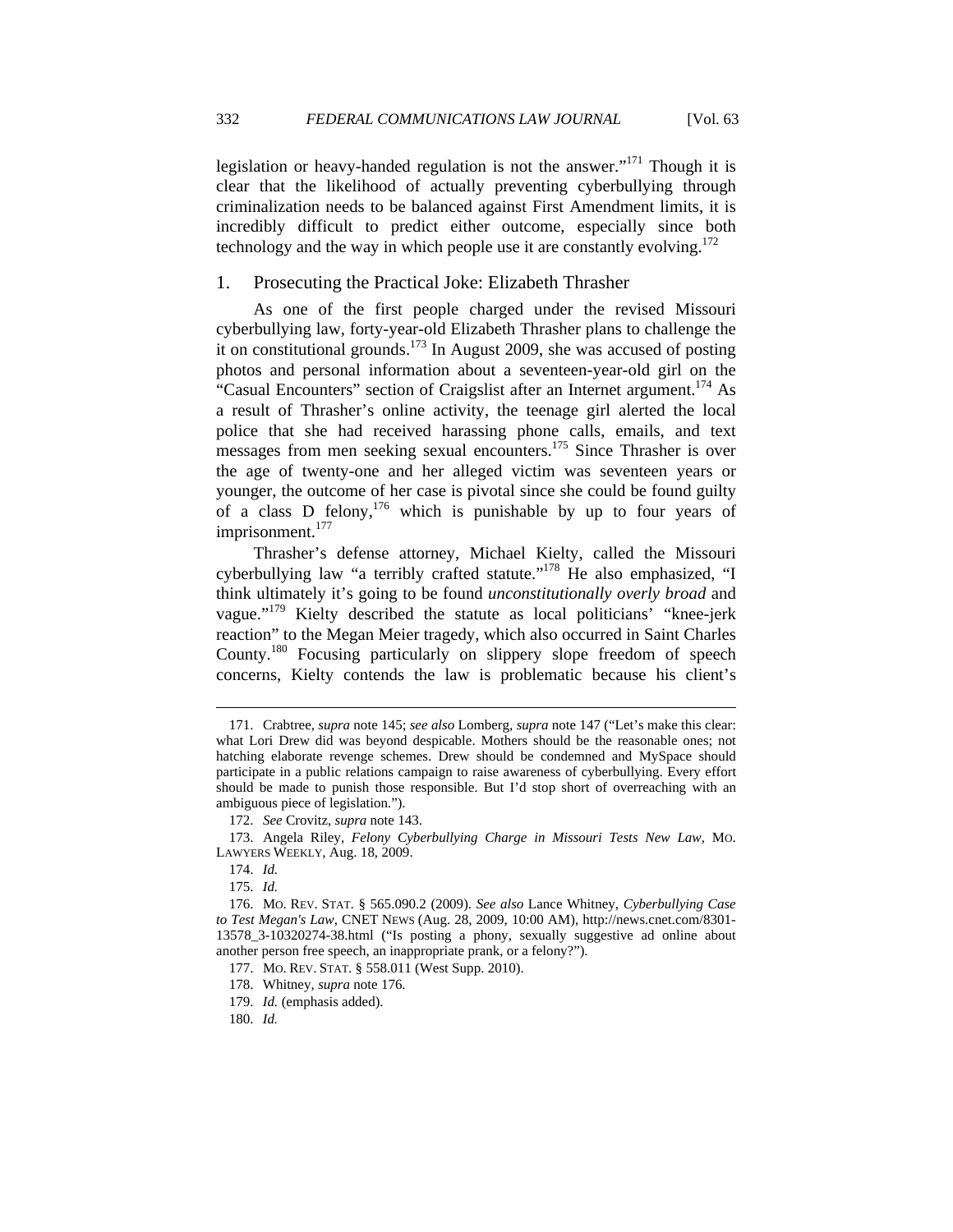behavior (while admittedly inappropriate) could only qualify as a felony since it occurred in cyberspace.<sup>181</sup> Kielty described Thrasher's actions as a "practical joke gone awry," and he plans to fight the prosecution until the statute is ultimately overturned as unconstitutional.<sup>182</sup>

In the opinion of Saint Charles County prosecutor Jack Banas, the Missouri cyberbullying law is not overbroad because it is "drawn narrowly enough to punish people only when they've done something intentional."<sup>183</sup> He plans to enforce the law as written and defends it on the basis that the amended law does not single out the Internet as a vehicle, but rather expands upon and modernizes the earlier Missouri harassment law that was limited to intimidation by writing or by phone.<sup>184</sup> As to the issue of notice, Banas emphasized, "[w]hether or not the law was common knowledge, I think it was common knowledge that what [Thrasher] did was wrong."185 Banas also expressed his confidence that if it reaches the appellate court, the statute would withstand constitutional scrutiny because "[f]ree speech does not involve speech directed at someone to intimidate, frighten, or otherwise harass them."<sup>186</sup> A jury trial was set for February 15, 2011.<sup>187</sup>

#### 2. Shifting From the Principal's Office to Juvenile Court

Another example of the enforcement of the Missouri law involved a ninth-grade girl in Troy, Missouri, who created a website that included photos, comments, and polls about another girl for the purpose of bullying.<sup>188</sup> She was initially disciplined by the school district, which did not disclose the girl's punishment, but its policy in cases such as this ranges from loss of privileges to expulsion.<sup>189</sup>

Although the Missouri law's felony classification would not apply in this case because both parties involved are juveniles, the school district did alert the Lincoln County Sheriff's Department after the victim alerted the

 <sup>181.</sup> *Id.* ("She was arrested and had to post bond for words. No actions, no threats. For words. There's something wrong with that. If it was a newspaper ad, it would not have been criminal. It certainly wouldn't have been a felony. If it was on a street corner or a bathroom wall, it wouldn't have been a felony.").

 <sup>182.</sup> *Id.*

 <sup>183.</sup> *Id.*

 <sup>184.</sup> *Id.*

 <sup>185.</sup> *Id.* (internal quotation marks omitted).

 <sup>186.</sup> *Id.* (internal quotation marks omitted).

 <sup>187.</sup> Case No. 0911-CR04760-01, MISSOURI CASE.NET, www.courts.mo.gov/casenet (last visited Oct. 27, 2010).

 <sup>188.</sup> *Troy, Missouri Girl Allegedly Bullied Another Over Internet*, FOX2 NOW (Oct. 15, 2009), http://www.fox2now.com/news/ktvi-troy-high-school-internet-bully-101509,0,4805020.story ("[T]he girl created a Web site with a name that included the other girl's name and explicit language.").

 <sup>189.</sup> *Id.*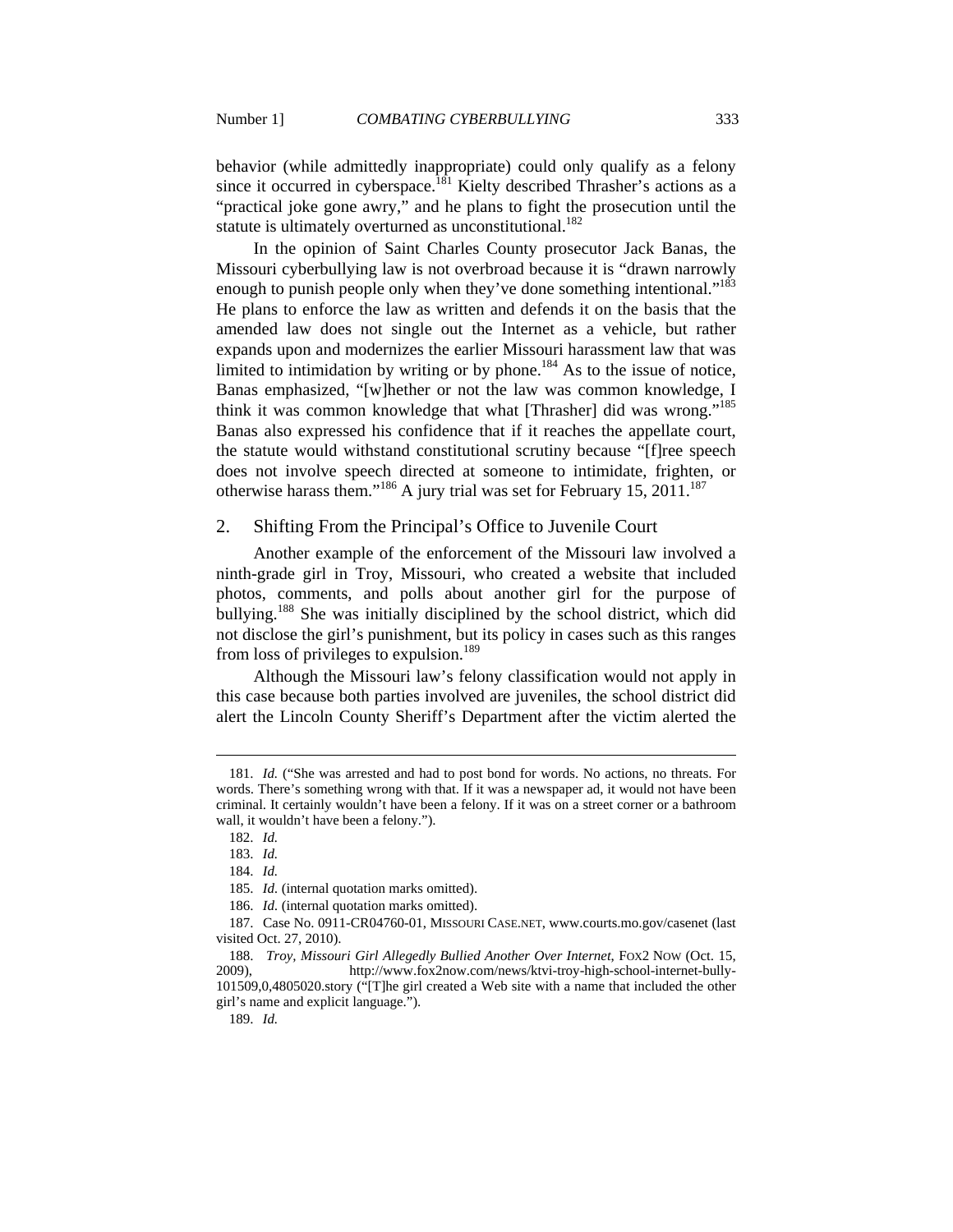principal about the website.<sup>190</sup> Since she could be charged with a class A misdemeanor, $^{191}$  the suspect was arrested on October 8, 2009, but the juvenile investigators would not disclose whether she was still in custody or if charges would be filed.<sup>192</sup>

## V. PREVENTION THROUGH EDUCATION

As introduced earlier, the jurisdictional limitations of state laws make them a weak solution to the problem of cyberbullying. Cyberbullying is not limited to certain states or regions, just as Internet users are not limited by state lines. Federal legislation is more likely to positively affect and combat cyberbullying. However, for the reasons highlighted above, criminalization is not the answer as its likely negative consequences outweigh the possible positive effects.

Contrary to criminalization, increased Internet safety education efforts address cyberbullying in a manner that has proven effective and unlikely to include the negative consequences, such as imposing punitive sanctions too broadly. Empowering educators with the tools to inform students and parents about how to use ever-changing technology wisely is key. Providing information that increases awareness of the risks that lurk online and teaching students to avoid common mistakes—for example, posting too much personal information or not informing a teacher or parent when they come across something dangerous—will better prepare them to utilize the positive aspects of the Internet without becoming victims of the dangers.

## *A. Student Internet Safety Act of 2009*

In comparing the Cyberbullying Prevention Act and other bills before Congress, Rita Sklar said the ACLU was in support of educational measures as opposed to an approach that focuses only on punishing bad online behavior.<sup>193</sup> On June 16, 2009, the House of Representatives unanimously passed H.R. 780, the Student Internet Safety Act, which approaches cyberbullying with education rather than criminal prosecution.<sup>194</sup> As it was described by the Senate, the purpose of the act is "[t]o promote the safe use of the Internet by students, and for other purposes."<sup>195</sup> If passed, this act would allow local educational agencies to use federal funding to: "(1) educate students about appropriate online

 <sup>190.</sup> *Id.*

 <sup>191.</sup> MO. REV. STAT. § 565.090 (West Supp. 2010).

 <sup>192.</sup> FOX2 NOW, *supra* note 188.

 <sup>193.</sup> Lyon, *supra* note 110.

 <sup>194.</sup> Student Internet Safety Act of 2009, H.R. 780, 111th Cong. (2009).

 <sup>195.</sup> *Id.*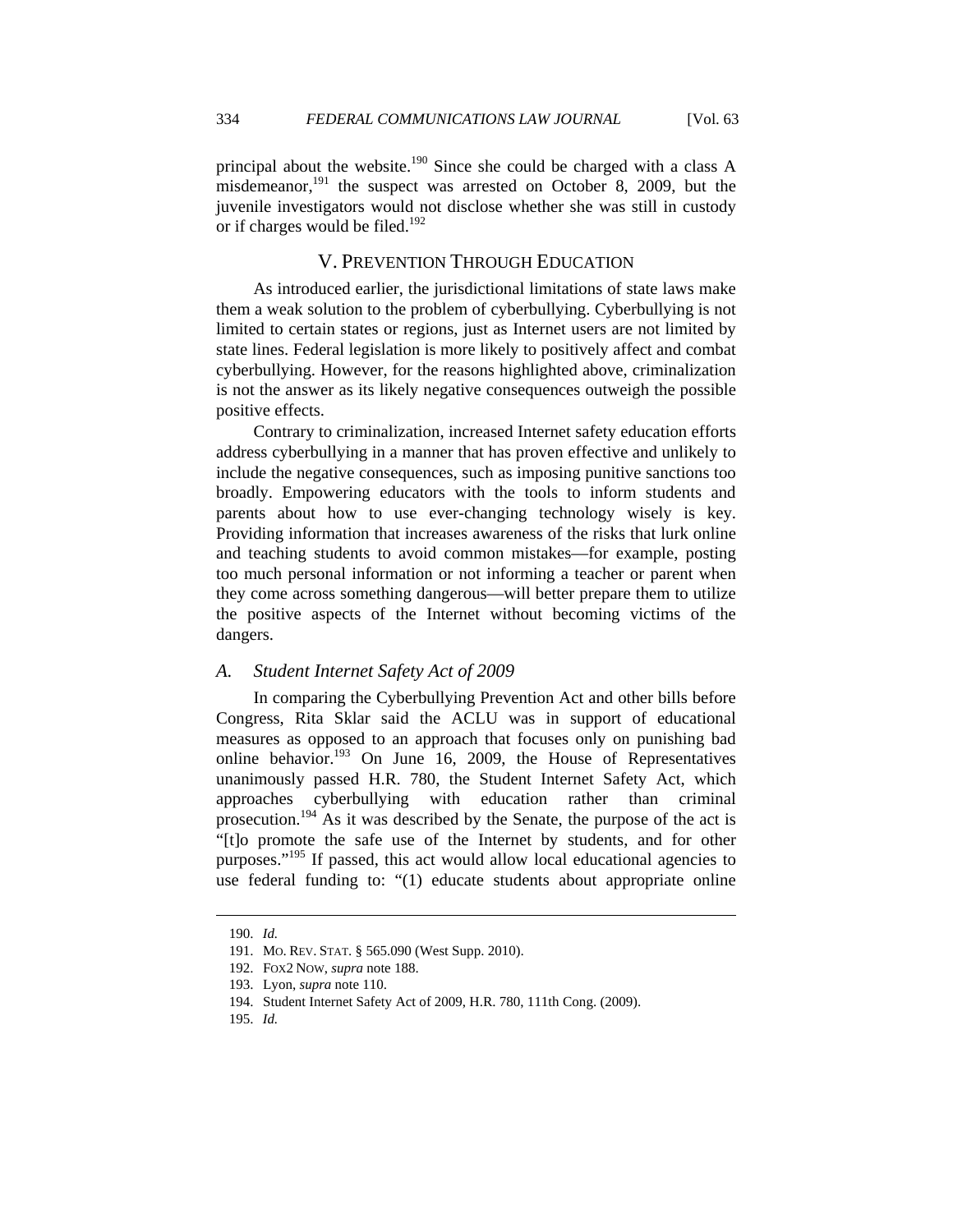behavior, including interacting with individuals on *social networking* Web sites and in chat rooms; (2) protect students against online predators, *cyberbullying*, or unwanted exposure to inappropriate material; or (3) promote involvement by parents in the use of the Internet by their  $children.$ <sup>"196</sup>

Since this bill emphasizes education on the possible impacts of negative speech and Internet use, it seems to address the issue of cyberbullying in a practical, positive way, without broaching First Amendment guarantees. In testifying about his support for the bill, Gregario Sablan, delegate from the Northern Mariana Islands, focused his statement on the extent to which the Internet is occupying a larger role in children's lives.<sup>197</sup> He argued, "it is our responsibility to make sure children are protected from and educated about the numerous online threats in order to maximize the priceless opportunities to advance learning that the digital world provides."<sup>198</sup> He based his support for the Student Internet Safety Act on its educational programming for both students and parents.<sup>199</sup>

## *B. Funding Educational Efforts: AWARE and SAFE Internet Acts*

In the same vein, Rep. Debbie Wasserman Schultz filed H.R. 3630, the Adolescent Web Awareness Requires Education Act (AWARE Act) on September 23, 2009.<sup>200</sup> Compared to the Student Internet Safety Act, the AWARE Act appropriates specific funding of \$125 million in grants per  $year<sup>201</sup>$  in federal assistance to local educational agencies to support "an age-appropriate, research-based [Internet safety education] program that prevents children from becoming the victims of Internet crime by encouraging safe and responsible use of the Internet."<sup>202</sup> The bill has been referred to the House Judiciary, Subcommittee on Crime, Terrorism, and Homeland Security.203

 $\overline{a}$ 

202. H.R. 3630 § 3(3).

 <sup>196.</sup> *Id.* § 2 (emphasis added).

 <sup>197.</sup> *See* 155 CONG. REC. H6766-01 (daily ed. June 15, 2009) (statement of Del. Gregario Sablan).

 <sup>198.</sup> *Id.*

 <sup>199.</sup> *See id*; *see also* 155 CONG. REC. E1521 (daily ed. June 23, 2009) (statement of Rep. Dan Burton) ("[T]he National Center for Missing & Exploited Children recommends that: Parents choose search engines carefully. . . . Parents help kids find information online. . . . Parents talk with their Internet service providers (ISPs) as many offer filters to prevent kids from accessing inappropriate sites.").

 <sup>200.</sup> Adolescent Web Awareness Requires Education Act, H.R. 3630, 111th Cong. (2009).

 <sup>201.</sup> Lyon, *supra* note 110.

 <sup>203.</sup> *H.R. 3630: Adolescent Web Awareness Requires Education Act*, GOVTRACK.US, http://www.govtrack.us/ (follow "Bills & Resolutions" hyperlink; then search "HR 3630") (last updated July 1, 2010, 6:36 AM).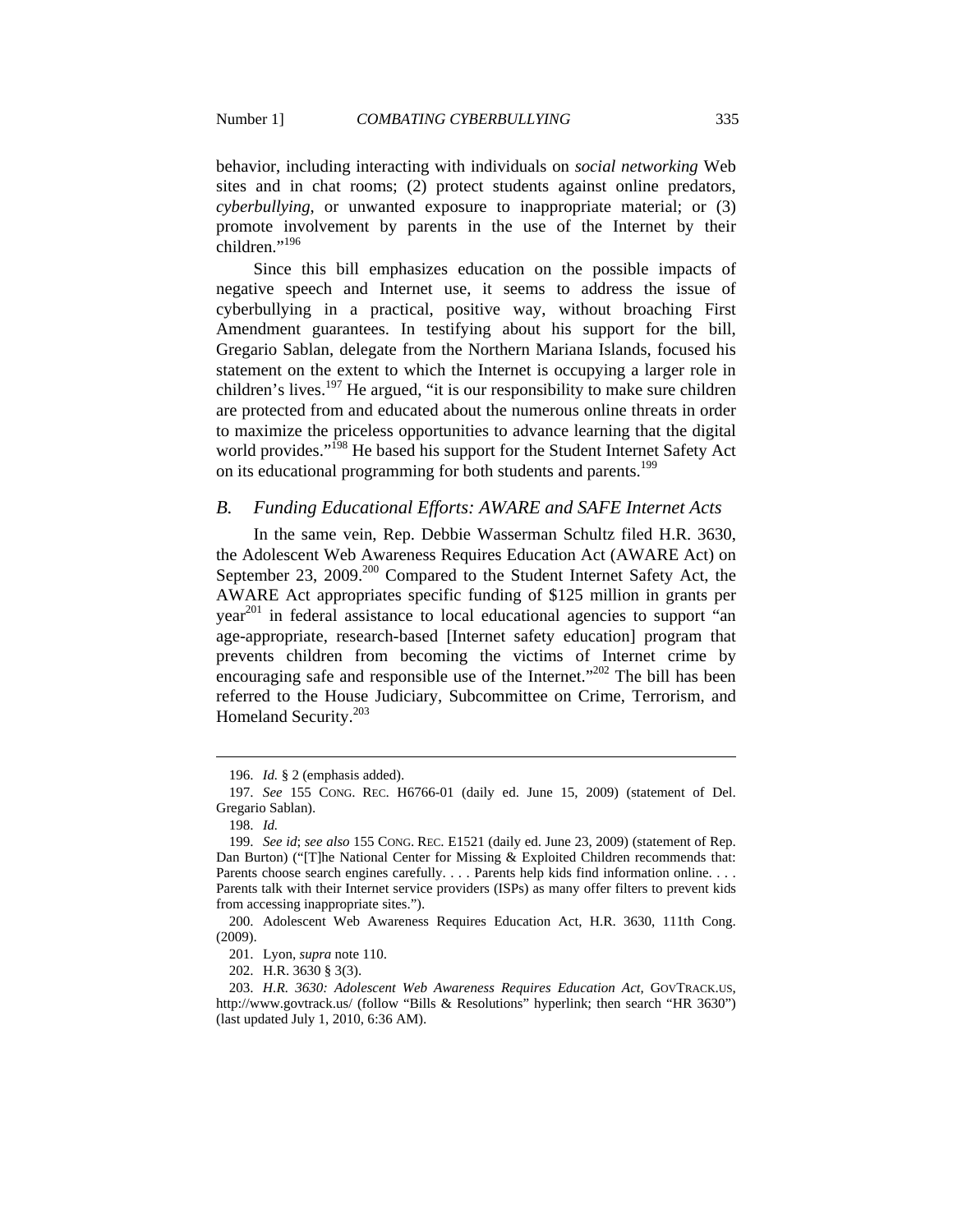As a companion bill to the AWARE Act, the Senate introduced the School And Family Education about the Internet Act of 2009 (SAFE Internet Act).204 It was referred to the Committee on the Judiciary on May 14, 2009.<sup>205</sup> Its specified purpose is "[t]o promote Internet safety education and cybercrime prevention initiatives."206 It varies slightly from the similar proposed bills in that it focuses more on background research by requiring the Director of the Bureau of Justice Assistance, with the concurrence of the Secretary of Education and the Secretary of Health and Human Services to complete a study on Internet safety through government grants. $207$ 

If passed, these bills would bring attention to cyberbullying as an issue worthy of consideration and research. As discussed earlier, studies on cyberbullying currently conflict, $208$  so more empirical background research is necessary to fully understand and eliminate this problem facing youth.

Since these two bills focus on educational, preventative measures, they represent a positive legislative step for the same reasons as the Student Internet Safety Act. These proposed measures also illustrate the federal government's more recent tendency to establish policies local schools must follow in order to receive federal funding.<sup>209</sup> However, its funding appropriation represents a double-edged sword in that it makes the bill more likely to be effective, but also more likely to face opposition as the legislature balances its budgetary priorities.

Web Wise Kids is a nonprofit online safety group that favors educational programs due to the constitutional challenges laws criminalizing cyberbullying will likely face.<sup>210</sup> The organization's president, Judi Westberg Warren, testified in support of both bills as carefully crafted efforts to combat cyberbullying.<sup>211</sup> After reviewing these measures and the Cyberbullying Prevention Act, she described the AWARE Act as "not overly-prescriptive."212 While she agreed that bullying through harmful speech is wrong, she acknowledged that children

 <sup>204.</sup> SAFE Internet Act, S. 1047, 111th Cong. (2009).

 <sup>205.</sup> *S. 1047: SAFE Internet Act*, GOVTRACK.US, http://www.govtrack.us/ (follow "Bills & Resolutions" hyperlink; then search "S 1047") (last updated June 27, 2010, 9:54 PM).

 <sup>206.</sup> S. 1047.

 <sup>207.</sup> *Id.*

 <sup>208.</sup> *See, e.g.*, Gattegno, *supra* note 10; Margasak, *supra* note 38; Winchester, *supra*  note 16.

 <sup>209.</sup> *See, e.g.*, Note, *No Child Left Behind and the Political Safeguards of Federalism*, 119 HARV. L. REV. 885, 888–89 (2006).

 <sup>210.</sup> Margasak, *supra* note 38.

 <sup>211.</sup> *Cyberbullying and Other Online Safety Issues for Children: Hearing on H.R. 1966 and H.R. 3630 Before the Subcomm. on Crime, Terrorism, and Homeland Security of the H. Comm. on the Judiciary*, 111th Cong. 47–55 (2009) (statement of Judi Westberg Warren, President of Web Wise Kids) [hereinafter Warren Statement].

 <sup>212.</sup> *Id.* at 52.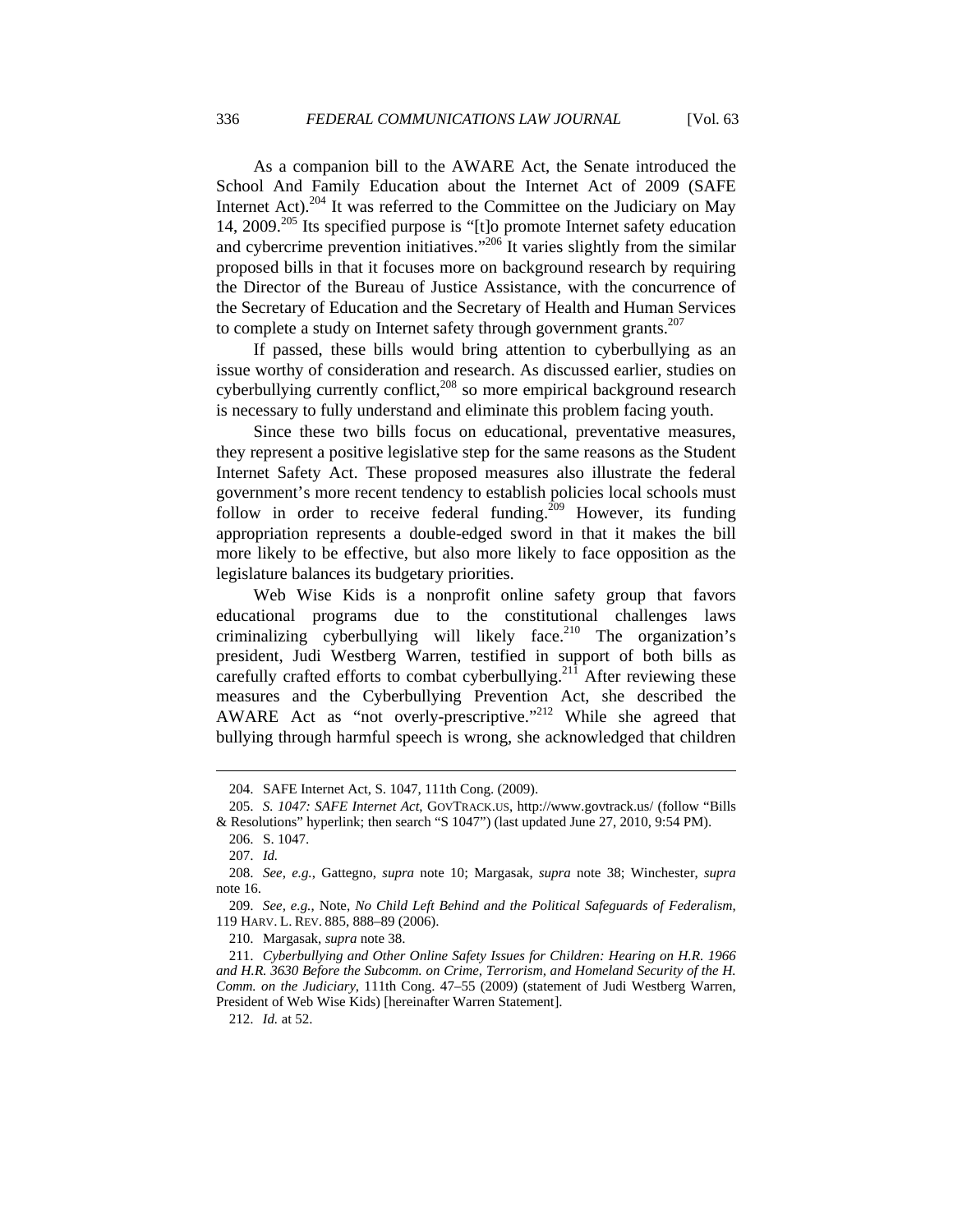have used speech to hurt each other throughout history.<sup>213</sup> Keeping that in mind, she wholly endorsed the grant and research elements of the AWARE and SAFE Internet acts because "[p]revention of cyber bullying and educating kids on how to respond to online harassment is paramount.<sup>"214</sup>

Further distinguishing the AWARE and SAFE Internet acts from the Cyberbullying Prevention Act, Warren argued that children should be educated on how to respond to online harassment. She warned against imposing punitive sanctions against children, however, for bullying and youth-to-youth communications.<sup>215</sup> However, "[e]ducation builds lessons for a lifetime," so it is important to invest in education and provide educators with the necessary information and tools to teach children to "safely, securely, ethically and effectively use the Internet and a variety of other technologies, especially as it relates to the impact of these technologies on our youth."<sup>216</sup>

In 2009, Web Wise Kids held meetings with industry leaders and the Obama administration and emphasized the importance of education on Internet safety and increasing parents' awareness of Internet safety risks.<sup>217</sup> While increased awareness among parents is important, funding educational efforts in schools is more likely to be effective and thus absolutely indispensable. $^{218}$ 

## *C. Post-Legislative Education Efforts*

Since Megan Meier's suicide, her mother, Tina, has been traveling as a keynote speaker for the Megan Meier Foundation.<sup>219</sup> In her speeches, Meier not only urges children to be more wary of cyberbullying, but that they can help to prevent its dangers by treating each other with more kindness."220 Although her speeches go beyond cyberbullying, she does

 $\overline{a}$ 

220. Steve Pokin, *Pokin Around: Not the Path She Chose, but the One She's Determined*<br>Follow, STLTODAY.COM (Oct. 24. 2009. 3:12 AM). *to Follow*, STLTODAY.COM (Oct. 24, 2009, 3:12 AM), http://suburbanjournals.stltoday.com/articles/2009/10/26/stcharles/news/1025stc-pokin0.txt.

 <sup>213.</sup> *See id.* at 54.

 <sup>214.</sup> *Id.*

 <sup>215.</sup> *Id.*

 <sup>216.</sup> *Id.* at 48, 50.

 <sup>217.</sup> *Id.* at 52.

 <sup>218.</sup> *Id.* (noting challenges in focusing educational efforts on parents: "First, parents are simply very busy with work and other priorities. Second, children tend to be more advanced users of technology than parents, making it difficult for the parent to have effective conversations about Internet safety. Third, ensuring outreach and awareness efforts actually reach parents with the most effective messages.").

 <sup>219.</sup> *Biography of Tina Meier*, THE MEGAN MEIER FOUNDATION, http://meganmeierfoundation.org/bio/ (last visited Nov. 13, 2010) ("The foundation's mission . . . is to bring awareness, education and promote positive change to children, parents, and educators in response to the ongoing bullying and cyberbullying in our children's daily environment.") (internal quotation marks omitted).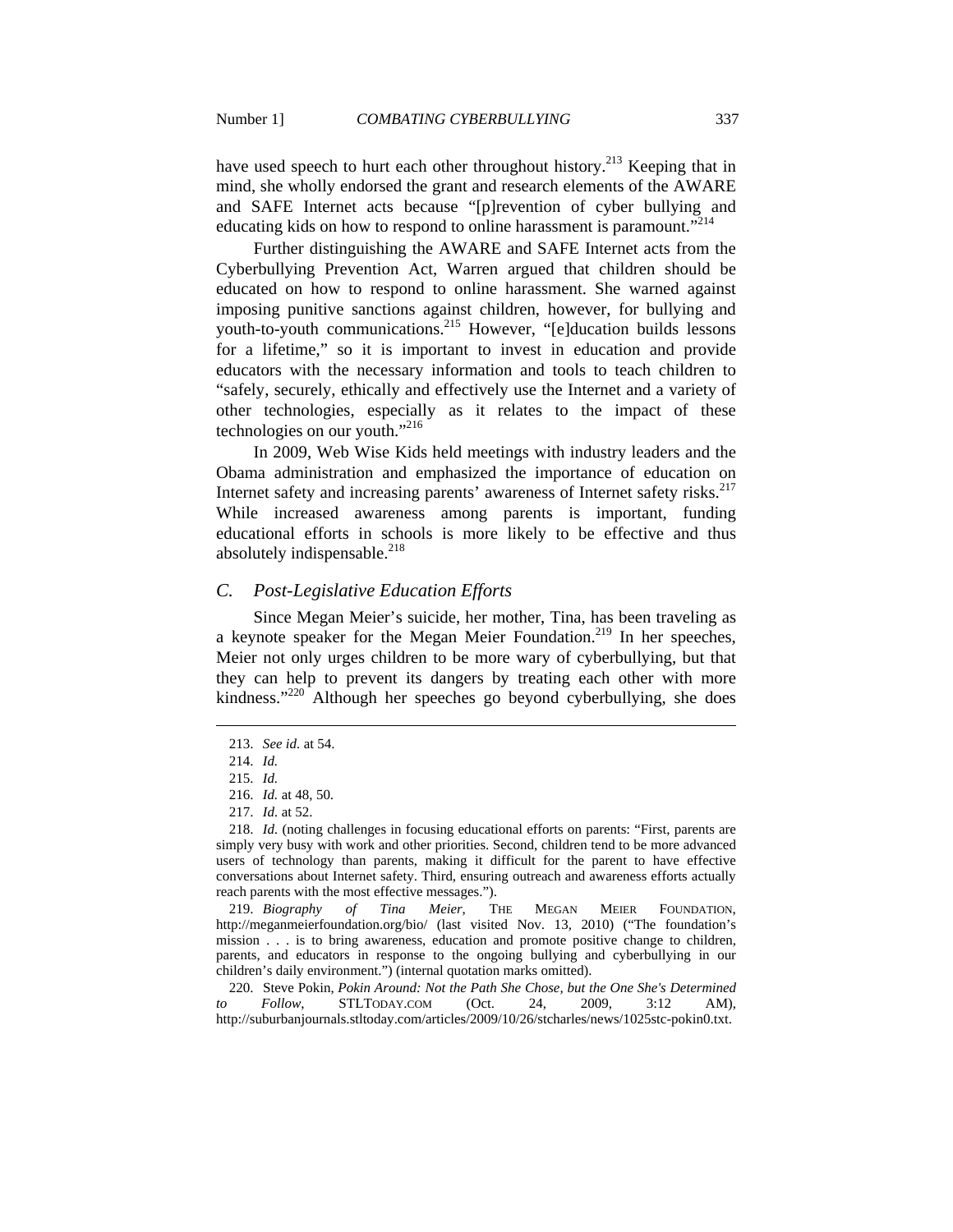encourage parents to monitor their children's Internet activity and to educate themselves about the Internet and modernisms such as textspeak.<sup>221</sup>

Further shifting the focus from criminalization, Ronald Iannetti of the National Institutes of Health suggests that parental support is the best way to prevent bullying of any kind.<sup>222</sup> A familial support system improves children's self esteem and thus makes them less inclined to degrade others.223 In order to increase parental support and understanding of children and the Internet, Meier makes specific recommendations for parents such as visiting netnanny.com and installing Internet monitoring and filtering software to track their children's computer use.<sup>224</sup> Meier's recommendations to students and parents comport with the ACLU's suggestion that education is the key to combating cyberbullying.<sup>225</sup> This approach is also consistent with media literacy programs, which have been heralded by Marjorie Heins, $226$  a scholar on censorship who represented the ACLU in *Reno v. ACLU*, in which the Supreme Court held the Communications Decency Act to be an unconstitutional violation of the First Amendment.<sup>227</sup> "An established component of public education in Canada," media literacy programs face challenging content head on by teaching "critical thinking and viewing skills: understanding how TV and movies create their effects, evaluating ideas and images in both fiction and advertising."<sup>228</sup> After evaluating how the law has been applied to protect children from potentially damaging things on the Internet and through other media, Heins argues that a media literacy focus on individual skills, not censorship, is the best resolution.<sup>229</sup>

Education was also agreed upon as a positive way to move forward in Corona del Mar High School's settlement with Hail Ketchum.<sup>230</sup> Under the

 <sup>221.</sup> *Id.* (noting that Meier refers parents to netlingo.com, which provides definitions for text-speak). For more information, see NETLINGO: THE INTERNET DICTIONARY, http://netlingo.com/ (last visited Oct. 27, 2010).

 <sup>222.</sup> Gattegno, *supra* note 10.

 <sup>223.</sup> *Id.*

 <sup>224.</sup> Pokin, *Pokin Around*, *supra* note 220. Net Nanny is a software program that filters content at varying levels determined by parents. *Net Nanny 6.5 New Features*, NET NANNY, www.netnanny.com/products/netnanny (last visited Nov. 13, 2010) ("Net Nanny can block not only pornography, but hate sites, questionable chat rooms and other dangers of the Internet. [Parents] can configure Net Nanny to block online game and gambling sites, and even make it so . . . children can only install and play computer games with parental ratings that [parents] deem appropriate.").

 <sup>225.</sup> Lyon, *supra* note 110.

 <sup>226.</sup> HEINS, *supra* note 166, at 260.

 <sup>227. 521</sup> U.S. 844 (1997).

 <sup>228.</sup> HEINS, *supra* note 166, at 260.

 <sup>229.</sup> *Id.*

 <sup>230.</sup> Mehta, *supra* note 32.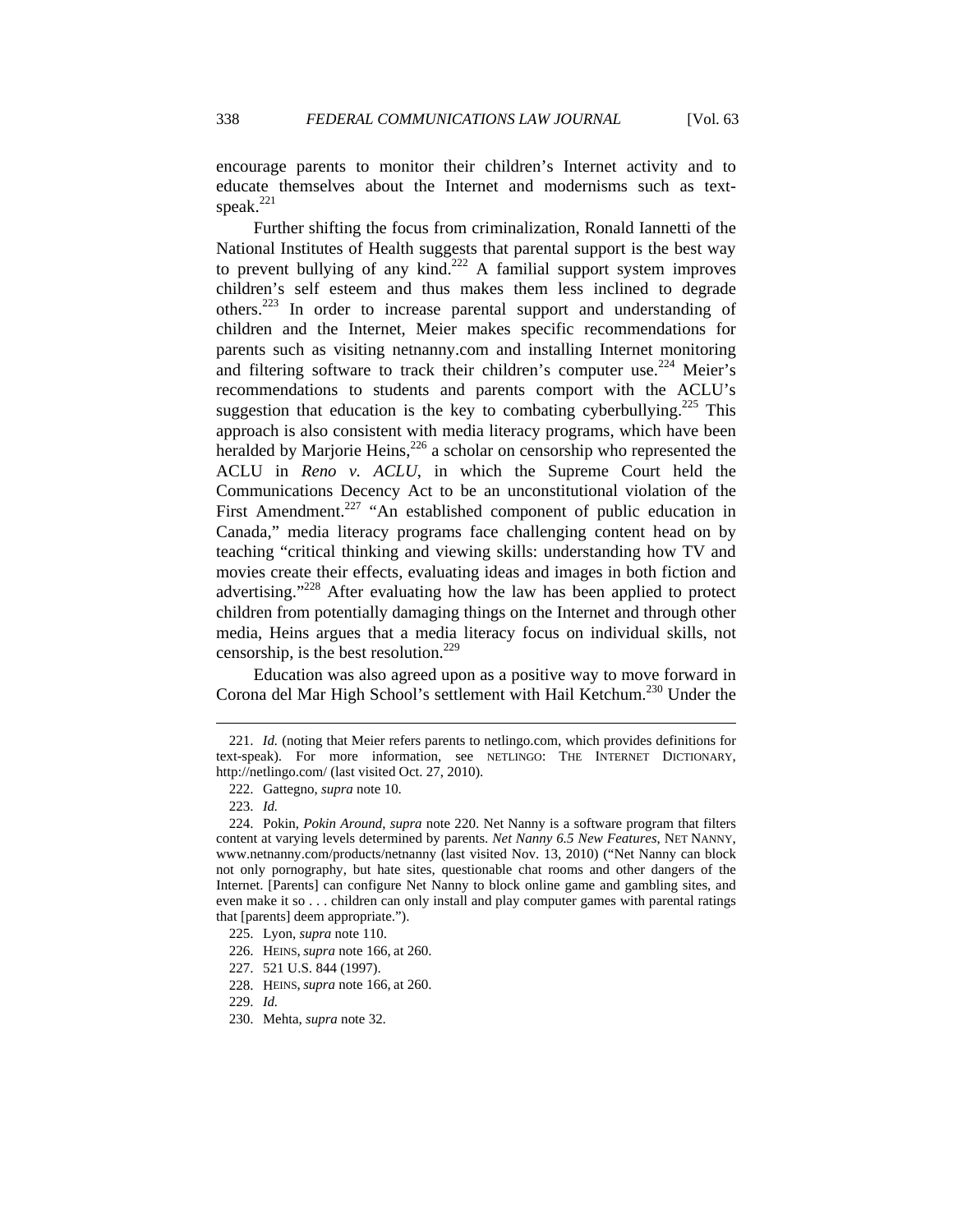settlement agreement, the Anti-Defamation League will lead training that will include such topics as what constitutes discrimination and harassment and how students can be harmed. $^{231}$  Looking ahead, school district spokeswoman Laura Boss hoped "this training program will raise awareness for staff and students and will contribute to an overall positive environment at Corona del Mar High School."<sup>232</sup>

Web Wise Kids' Judi Westberg Warren also warned that "[a]ny legislation considered must be careful to avoid criminalizing youth-toyouth communications."<sup>233</sup> This noteworthy distinction further suggests that school-imposed disciplinary and educational measures might be most appropriate for preventing and monitoring cyberbullying.

## VI. CONCLUSION

As the examples in this Note have shown, cyberbullying is indeed a problem in our society. To varying degrees of severity, it affects the wellbeing of our children. However, bullying is a social problem that has seemingly always existed throughout history in one form or another. As the extreme examples of Megan Meier, Ryan Halligan, and Hail Ketchum demonstrate, cyberbullying is uniquely dangerous because of the farreaching capabilities of Internet communications. While cyberbullying can be distinguished on that ground from other forms of bullying and harassment, it is unclear whether there has actually been a measurable increase in the amount of bullying in our society, or if the advents of new technology just make it more visible or traceable.

After the undeniably tragic suicides of Megan Meier and Ryan Halligan, their parents were able to access a clear record of what bullies had said to their children because those hurtful statements had been recorded online. Similarly, that online record and distinction from other forms of harassment led to the indictment and pending prosecution under Missouri law of Elizabeth Thrasher because of statements she intended to be part of a practical joke at the expense of a seventeen-year-old. The pending Thrasher trial serves as an example of how these bills, intended to criminalize cyberbullying, can reach too far and criminalize speech that falls within the protection of the First Amendment.

The methods of harassment and bullying are constantly evolving across venues. In this continuously changing context, it seems nearly impossible for legislatures to continually update criminal codes to serve an effective deterrent role. As this Note has shown, the efforts to criminalize cyberbullying have largely been motivated by the extreme examples such

 <sup>231.</sup> *Id.*

 <sup>232.</sup> *Id.*

 <sup>233.</sup> Margasak, *supra* note 38.